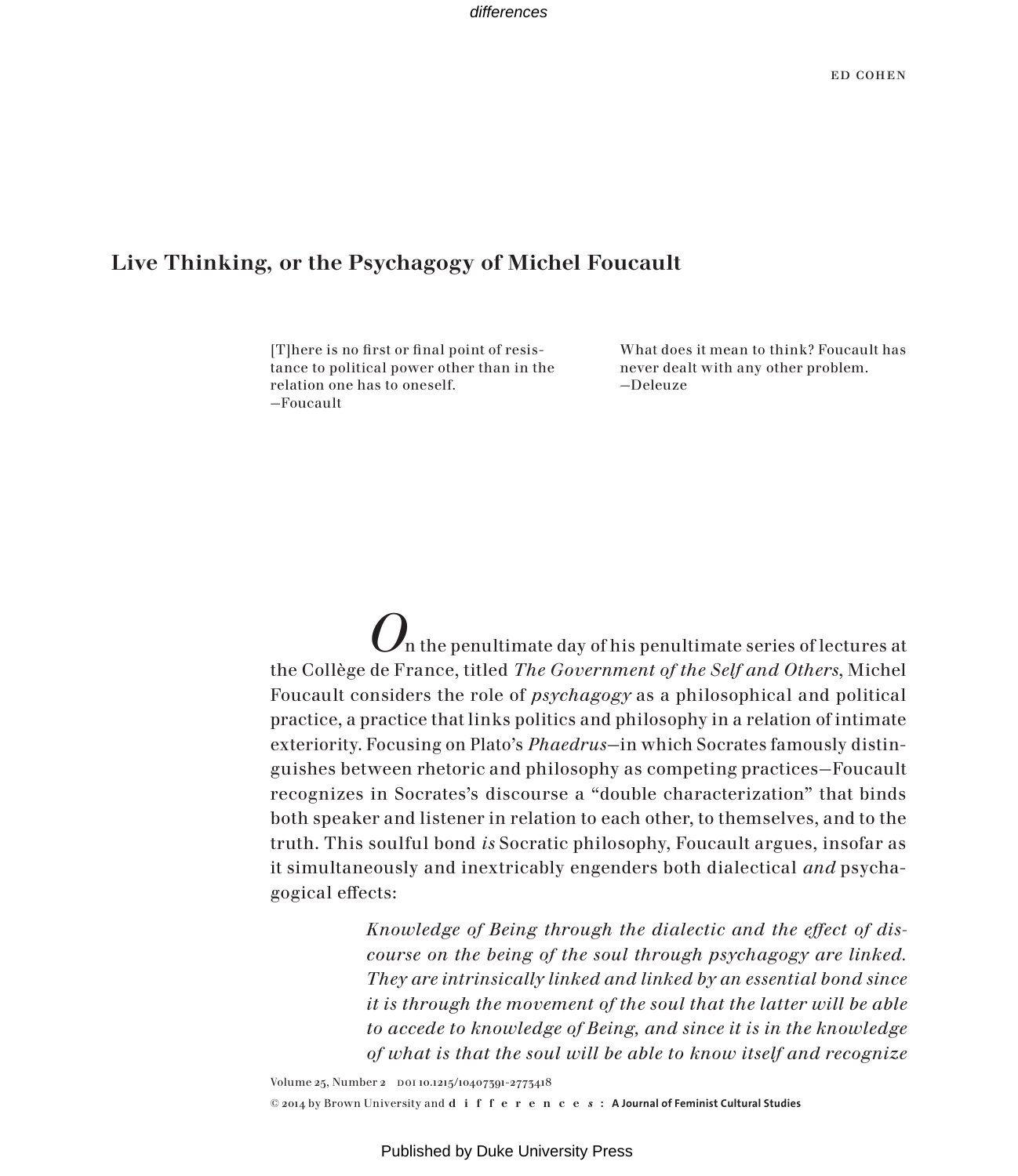**2 Live Thinking**

*what it is, that is to say, related to being itself. [. . .] Dialectic and psychagogy are two sides of one and the same process, of one and the same art, of one and the same* tekhne*, which is the* tekhne *of* logos*. Like the philosophical logos, the philosophical* tekhne *of* logos *is a* tekhne *which makes possible at the same time both knowledge of the truth and the practice of ascesis of the soul on itself. [. . .] [T]he mode of being of philosophical discourse is characterized by the fact that, on the one hand, knowledge of the truth is not just necessary to it, it is not just its precondition, but is a constant function of it. And this constant function of the relation to the truth in discourse, which is the dialectic, is inseparable from the immediate, direct effort which is brought about not just on the soul of the person to whom the discourse is addressed, but also to the person giving the discourse. And this is psychagogy. (334–35)*

Psychagogy bespeaks the way that philosophy as a *tekhne* of *logos* transforms the soul—the psyche—of both philosopher and interlocutor. It exists as the other face of the dialectic, or indeed as its twin, incorporating the dialectic's dialogic dynamic, thereby rendering it philosophical rather than simply rhetorical. Philosophy requires psychagogy insofar as philosophy seeks to disclose something like the "truth." Whatever truths philosophy limns, it has psychagogy to thank for them.

Psychagogy works on the soul by conducting the soul toward a new relation to itself, by conducting it toward a new, more "truthful" relation to being. Moreover, it manifests this truthfulness through the lives of those whom it governs by letting their thinking live. Needless to say, psychagogy does not possess the recognition factor that its etymological confrere, pedagogy, retains. An archaic concept dating back at least to Empedoclean if not Pythagorean discourse (Petit), psychagogy barely bears on contemporary thinking about the relation between politics and philosophy, let alone on our thinking about the dynamic between politics and philosophy as matters of thought (perhaps even as their most vital matter). Yet, despite our general unfamiliarity with the concept, we might consider that psychagogy constitutes a form of *live thinking* that still offers critical resources for individual and collective existence. Moreover, we might need to consider that by the end of Foucault's life, Foucault's own thinking about politics—whatever else it may have been—evinces a kind of psychagogy.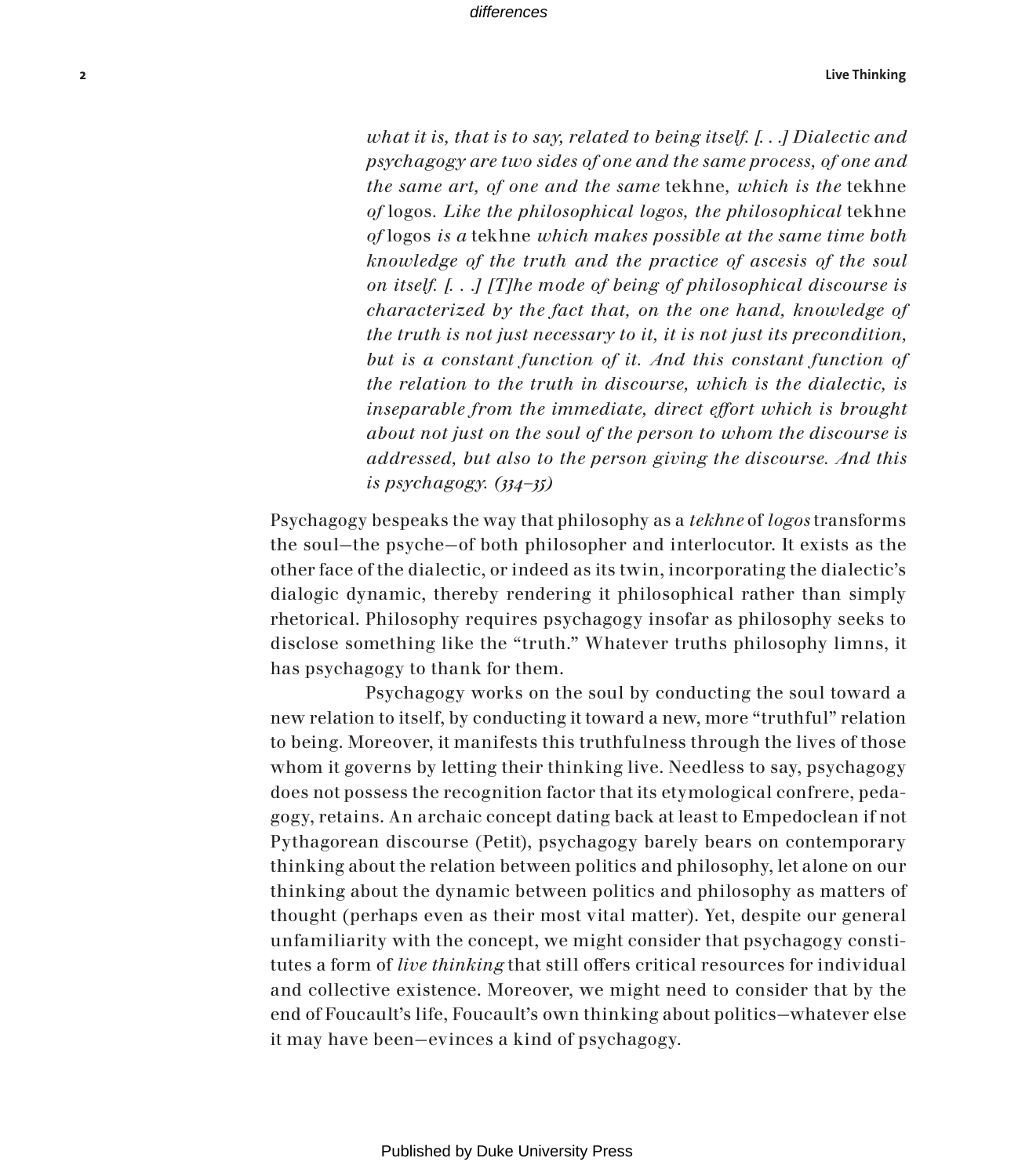difference *s* **3**

When Foucault introduces his reflections on psychagogy in *The Government of the Self and Others*, he does so to address "the problem of psychagogy and education in terms of politics," a problem that itself follows from "the problem of the formation and conduct of souls, which is indispensible to politics" (196). Foucault first refers to psychagogy explicitly, albeit briefly, in the previous year's lectures, *The Hermeneutics of the Subject*, in order to distinguish between pedagogy and psychagogy: "If, then, we call 'pedagogical' this relationship consisting in endowing any subject whomsoever with a series of abilities defined in advance, we can, I think, call 'psychagogical' the transmission of a truth whose function is not to endow any subject whomsoever with abilities, etcetera, but whose function is to modify the mode of being of the subject to whom we address ourselves" (407). He then notes that while in antiquity psychagogy concerned the parrhesia—the "true speaking," the *vrai dire*, the *franc parler*—of the philosopher, Christianity subsequently cloaked psychagogy with its own problematic of guidance and obedience, converting it into confession. In other words, Christianity converts psychagogy into a matrix of institutions, practices, and discourses through which the confessing subject is bound to the truth of its utterance as the truth of its "psychagogized soul" (408). Despite the confessional veil with which Christianity later covered it, however, Foucault underscores that in its earlier Greco-Roman incarnations, the truth function of psychagogy lay as much on the side of the one who conducts as on the side of the one conducted:

> *In Greco-Roman philosophy [. . .] the person who must be present within the true discourse is the person who guides. And he does not have to be present in the form of the utterance's reference (he does not have to speak about himself), and he is not present as the person who says: "This is what I am." He is present in a coincidence between the subject of enunciation and the subject of his own actions. "This truth I tell you, you see it in me." That's it. (409)*

"That's it" translates the French idiom *Voilà*, and with this *Voilà*, Foucault abruptly ends his lecture for the day; in so doing, he idiomatically introduces a bit of semantic indeterminacy into his discourse. While Foucault is not necessarily referring here to his own philosophical practice—since his enunciation ostensibly refers to Greco-Roman philosophy and he represents his use of the first-person pronoun as quotation so that when he says "I" he seems to be speaking through or as another—he is also not necessarily *not* referring to it. Indeed, since he emphasizes that the psychagogue does not need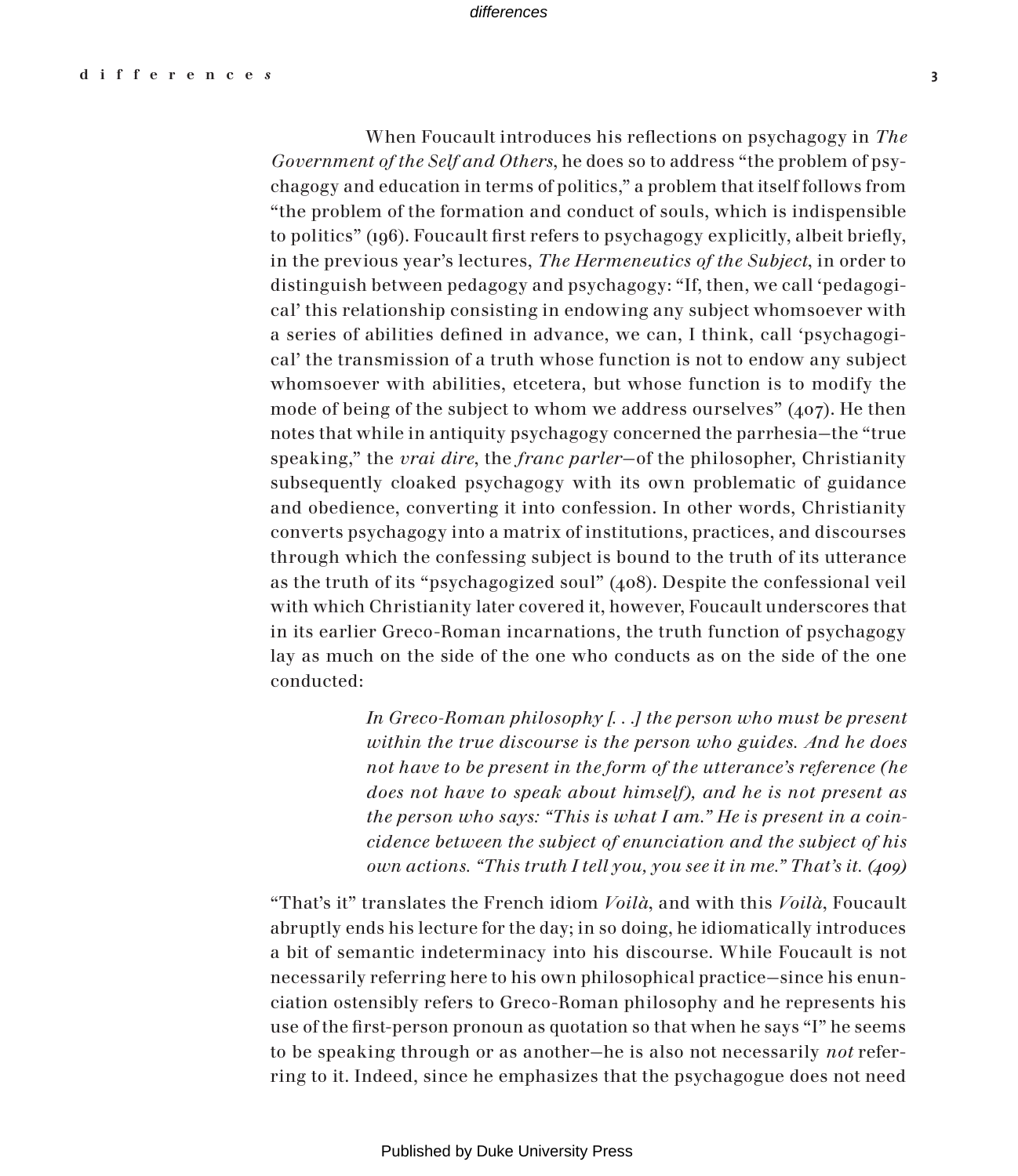"to be present in the utterance's reference (he does not have to speak about himself) to be present in the discourse," Foucault could be intimating that his nonpresence, or at least his ambiguous presence (as he quotes and thereby utters the first-person pronoun), constitutes his performative identification with the psychagogue. Be that as it may, the political and philosophical utility of Foucault's "journey to Greece"—as his focus on Greek and Greco-Roman philosophy has been derisively characterized (Daraki)—might reveal its significance more forcefully if we view it in light of Foucault's discussion of psychagogy *as if* the psychagogy in question belonged to him as well.

When Foucault returns to psychagogy the following year in *The Government of the Self and Others*, the term initially appears apposite the "conduct of souls," and a bit later "the government of souls" (306). Obviously, then, his discussion of psychagogy picks up the threads of "government" and "conduct" that he introduces in *Security, Territory, Population*, his earlier lectures from 1977–78, but weaves them into a different conceptual and historical fabric.1 In *Security, Territory, Population*, conduct appears to nuance Foucault's initial—admittedly vague—reflections on power in *The History of Sexuality* Vol. 1 (92–102), published the previous year, by situating them within a discussion of "pastoral power," itself an element of his genealogy of "the political government of men."2 Invoking the critical polyvalence of the word *conduct*—*conduire* in French—as a simultaneously behavioral and energetic concept, Foucault foregrounds the necessary entanglement of power's forms and forces. In this way, he refines his controversial claim that "where there is power, there is resistance, and yet, or rather consequently, this resistance is never in a position of exteriority to power" (*History* 95) by elucidating what he calls "counter-conducts" as entrained with conduct (e.g., in the way that electrical "resistance" is entrained with the flow of electrons in a conductor). Five years later, in *The Government of the Self and Others*, Foucault reframes the powerful currents of conduct in terms of his Hellenic meditations on the *epimeleia heauton*, the "care of the self," conceived as a form of the *tekhne tou biou*, the "art of living," "the technique of existence." He then situates his wider reflections about philosophical discourse within this art form.3

The locus classicus for the reflection on philosophy as an art of living appears in Plato's *Apology* where Socrates defends himself before his accusers. Hence Foucault, not surprisingly, addresses Socrates's famous self-defense immediately before he engages the topic of psychagogy in the *Phaedrus* cited above. When Socrates responds in the *Apology* to the charges against him, he argues that he has been enjoined by Apollo to exhort those he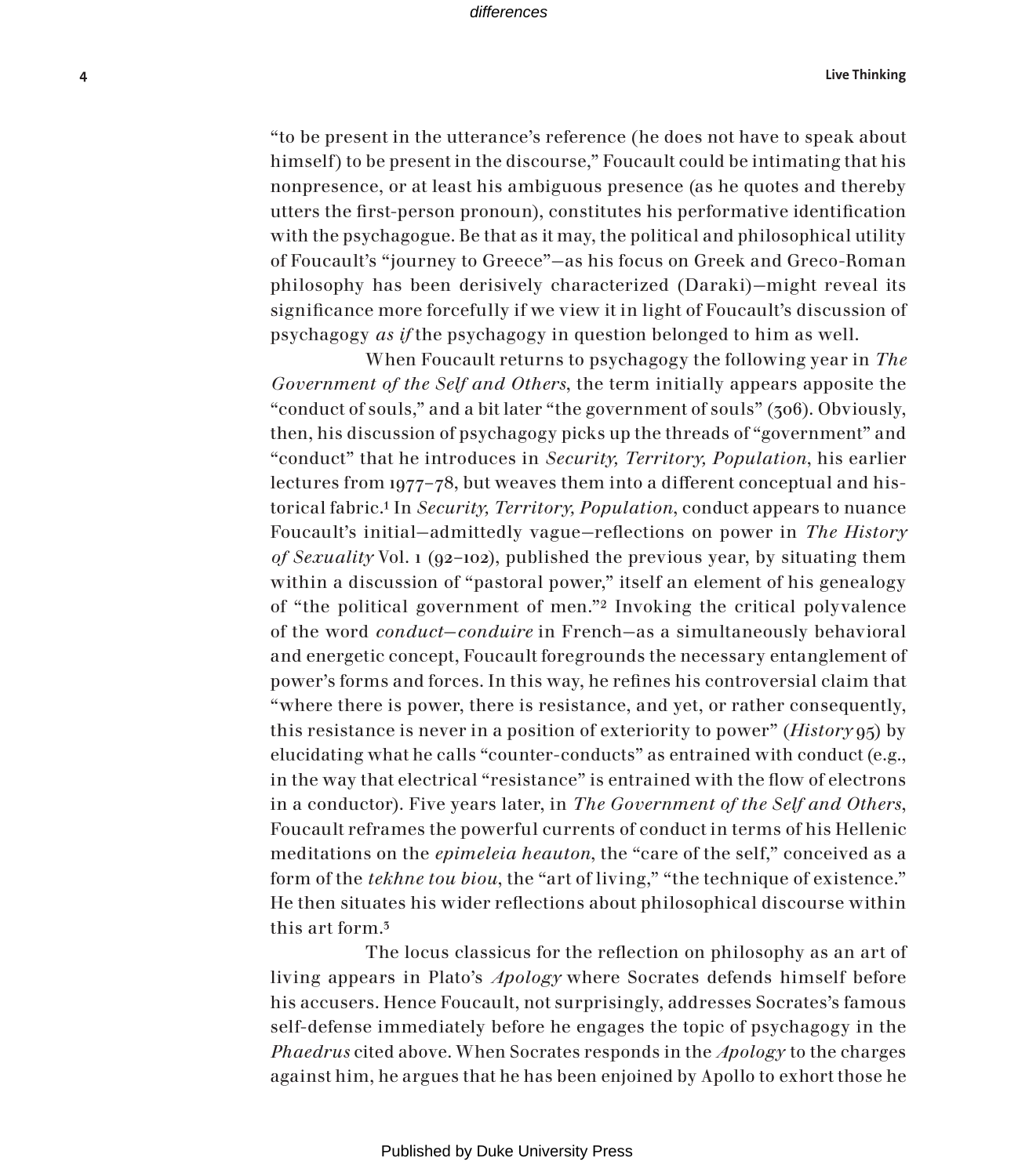meets to take care of themselves, and Foucault claims that this philosophical practice, which Foucault characterizes as parrhesia, "is identified not just with a mode or technique of justice but with life itself, [and] consists in practicing philosophy, caring about oneself, exhorting others to care about themselves, and doing this by examining, testing, putting what others do and do not know to the test. I must, he says, 'live practicing philosophy' [. . .], examining myself as well as others" (326). To live practicing philosophy is first and foremost a way of life, a lively experience that engages Socrates in relation to his own life (which is, after all, what is at stake in the trial) as it coincides with the lives of others. This philosophically vital relation informs their coexistence as citizens of the polis, which is to say their conviviality. Thus, even though this form of live thinking does not arise within the decision-making offices of the polis per se, it nonetheless constitutes, as Foucault states, "a necessary function with regard to politics, not necessarily for the working of the city, for its government, but necessary for its very life and for keeping it from sleeping (for its wakefulness, for keeping watch over the city)"  $(327)$ . And how does the philosopher perform this function that addresses not the city's "government," but its "life," and is thus not political even if it is necessary to the polis? Through a psychagogy linked to dialects, as Foucault then goes on to demonstrate through his reading of the *Phaedrus*.

To what extent could we—or should we—read Foucault's own philosophical practice in similar terms? Was Foucault implicitly proffering his own philosophical practice as a psychagogical one, as a lively practice through which both he and his auditors might be transformed? Did Foucault see his writing and teaching as an activity that performs a "necessary function with regard to politics," even if it was not itself what some might call "properly political"? And if so, what would this mean for how we read Foucault's thinking about the tensions between politics and philosophy, between life and truth? In this essay, I take up these questions by tracing some of Foucault's ideas about the ways that truth, life, politics, and thinking coincide in order to discover if the psychagogy that Foucault described might also be one to which he subscribed—or perhaps one which he even prescribed. In so doing, I hope to recast the concerns about "Foucault's politics" that have never ceased to vex his readers throughout the thirty years since his death. If we imagine Foucault as a psychagogue, or at least as someone for whom psychagogy represented a philosophical ethos that deeply concerned him, then rather than inquiring what Foucault's politics were, we might ask instead: how did Foucault take up the questions about politics that were posed to him and how was he changed by them?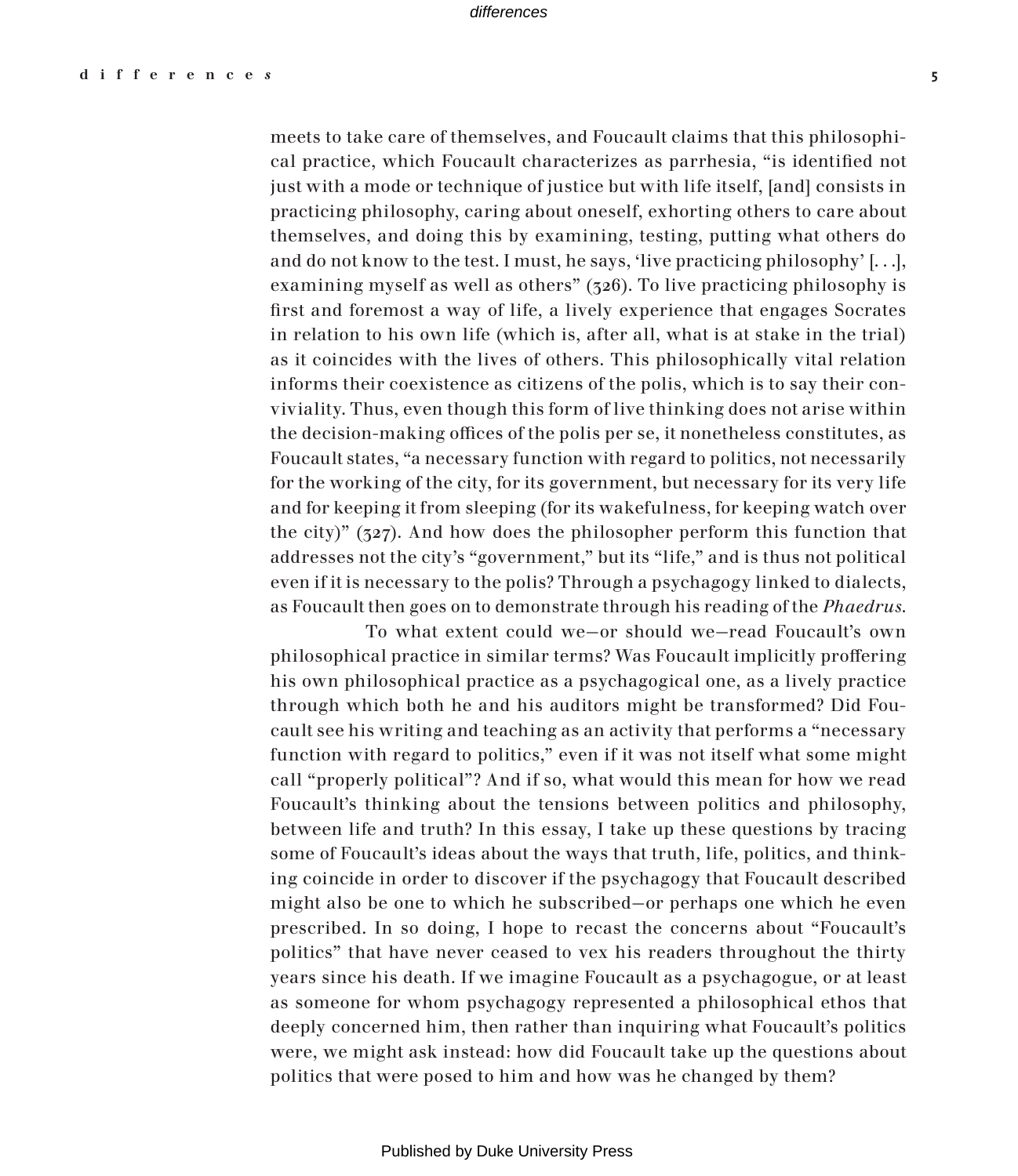## *The "Truth" of Foucault's Politics*

No one who has any knowledge of Foucault's biography can deny that he was a political person in the colloquial sense of the term. As famous French intellectuals go, from 1970 until his death he was certainly one of the most persistently activist—maybe not quite so relentlessly *engagé* as Jean-Paul Sartre or Félix Guattari, but certainly no slug. Nevertheless, many who identified as "being on the left" continuously interrogated Foucault concerning his politics. Whether they challenged him for his lack of normative values (as Jürgen Habermas and Nancy Fraser did), or for his failure to adhere to various more or less dogmatic versions of Marxism (as did the French Communist Party, and later the French Maoists, Italian Communists, and Trotskyites of every nationality), or more recently for his failure to endorse feminism, antiracism, and anticolonialism sufficiently (as a multitude of posthumous critics have), many diverse detractors from across the political spectrum who otherwise had little in common agreed that something was wrong with Foucault's politics—whatever they were. As Foucault sardonically noted in the last interview he gave: "I think I have in fact been situated in most of the squares on the political checkerboard, one after another and sometimes simultaneously: as anarchist, leftist, ostentatious or disguised Marxist, nihilist, explicit or secret anti-Marxist, technocrat in the service of Gaullism, new liberal and so on. An American professor complained that a crypto-Marxist like me was invited to the u.s.a, and I was being denounced by the press in Eastern European countries for being an accomplice of the dissidents" ("Polemics" 113). Over the years, challenges to Foucault's political credibility seemed to increase in direct proportion to his celebrity. For example, the unexpected popularity of *The Order of Things* when it appeared in France in 1966 led Sartre to lambast Foucault by exclaiming: "Marxism is the target. It is a matter of establishing a new ideology, the last defense [*rempart*] the bourgeoisie can erect against Marx" (110). Foucault pithily replied: "An unfortunate bourgeoisie, I must say. If it only had me for a rampart, it would have lost its grip on power a long time ago!" (Interview 261). Ten years later, after the much heralded publication first of *Discipline and Punish* (1975) and then of *The History of Sexuality* (1976), the left cranked up the critical heat. In interview after interview and in review after review, Foucault was both questioned and admonished about the limitations—if not the wrongheadedness—of his political perspective.4 In particular, Foucault's rejection of Marxism as an overarching explanatory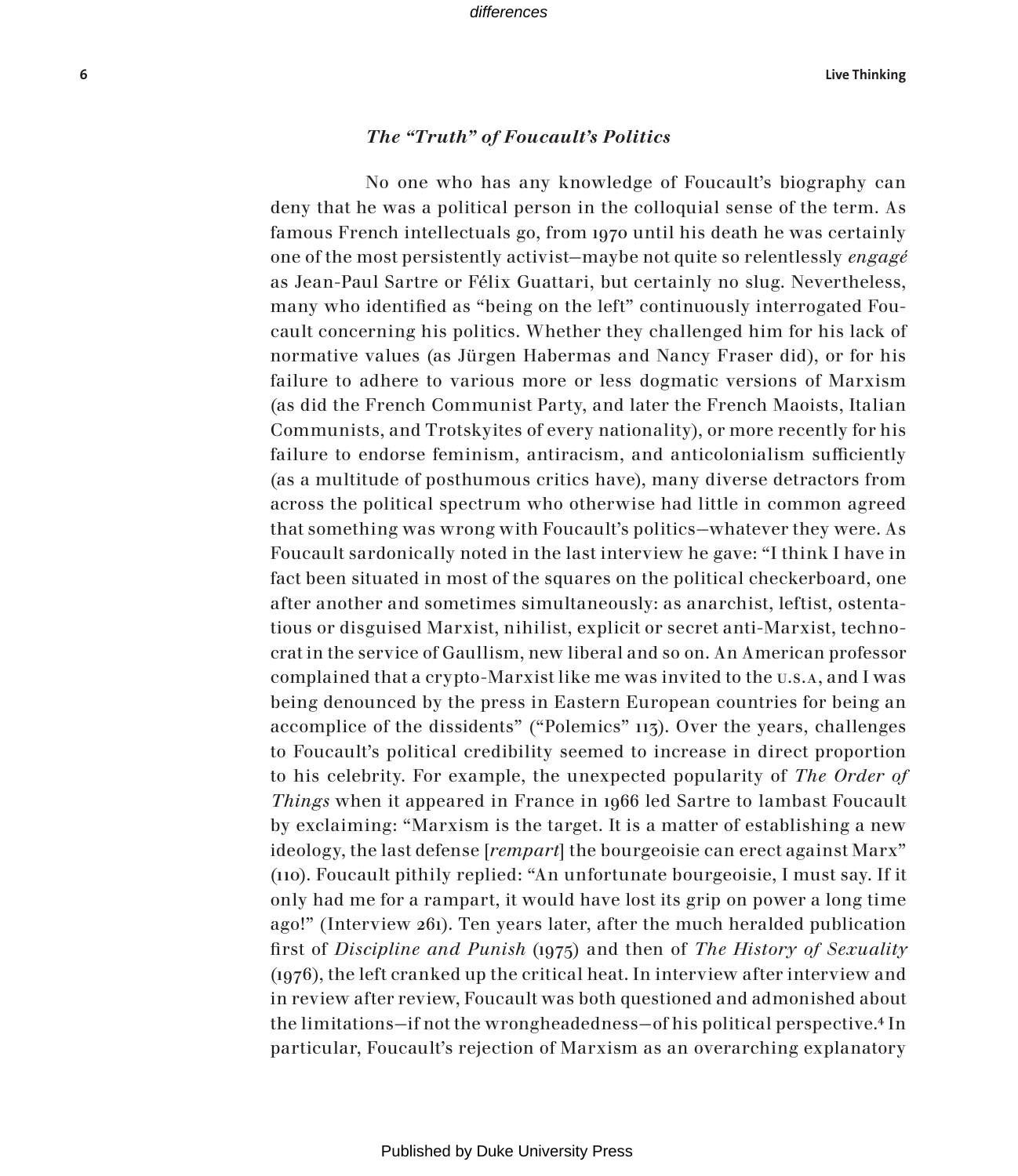schema caused many left critics to disparage his politics altogether or to wonder if he even had any.

A comparatively sympathetic interlocutor, Lucette Finas, in a 1977 interview, queried Foucault about these kinds of complaints when she asked: "Is it possible, on the basis of bringing what is called 'power' into question again, to adopt a political point of view in regard to power? [. . .] Would you define what sense you give to 'political'?" (71). Since the very terms of her question already presumed a *problem*, Foucault's response sought to illuminate the *problematic* within which this problem appears as one:

> *[P]olitics isn't what determines in the last instance (or what overdetermines) relations which are elementary and by nature "neutral." [. . .] In the main, political analysis and critique are yet to be invented. [. . .] Which is to say that the problem isn't so much to define a political "position" (which brings us back to making a move on a pre-constituted chessboard) but to imagine and bring into existence new schemas of politicization. If to "politicize" means to bring back to ready-made choices and organizations, all those relations of force and mechanisms of power which analysis disengages, then it's not worth the trouble. To the great new techniques of power (which correspond to multinational economies or to bureaucratic States) must be opposed new forms of politicization. (72)*

Obviously Foucault's reply addresses his Marxist critics, both humanist and antihumanist, to whose objections Finas's questions tactfully allude. Here, Foucault engages such criticism by deploying one of his favorite forms of thinking, designed, as he avers in a contemporary context, "to analyze programmes of conduct which have both prescriptive effects regarding what is to be done (effects of 'jurisdiction') and codifying effects regarding what is to be known (effects of 'veridiction')" ("Impossible" 276–77). In so doing, Foucault refocuses the discussion in terms of "politicization," rather than assuming what Finas called "a political point of view." He therefore stresses the possibility that politics might not constitute a self-evident perspective on human coexistence and that "politics itself" may result from a process of politicization, which always manifests a contingent history. Furthermore, he intimates that we might not yet know what other possibilities for coexistence could be imagined or come to exist. Criticisms made in the name of politics, political positions, or political points of view, then, may miss the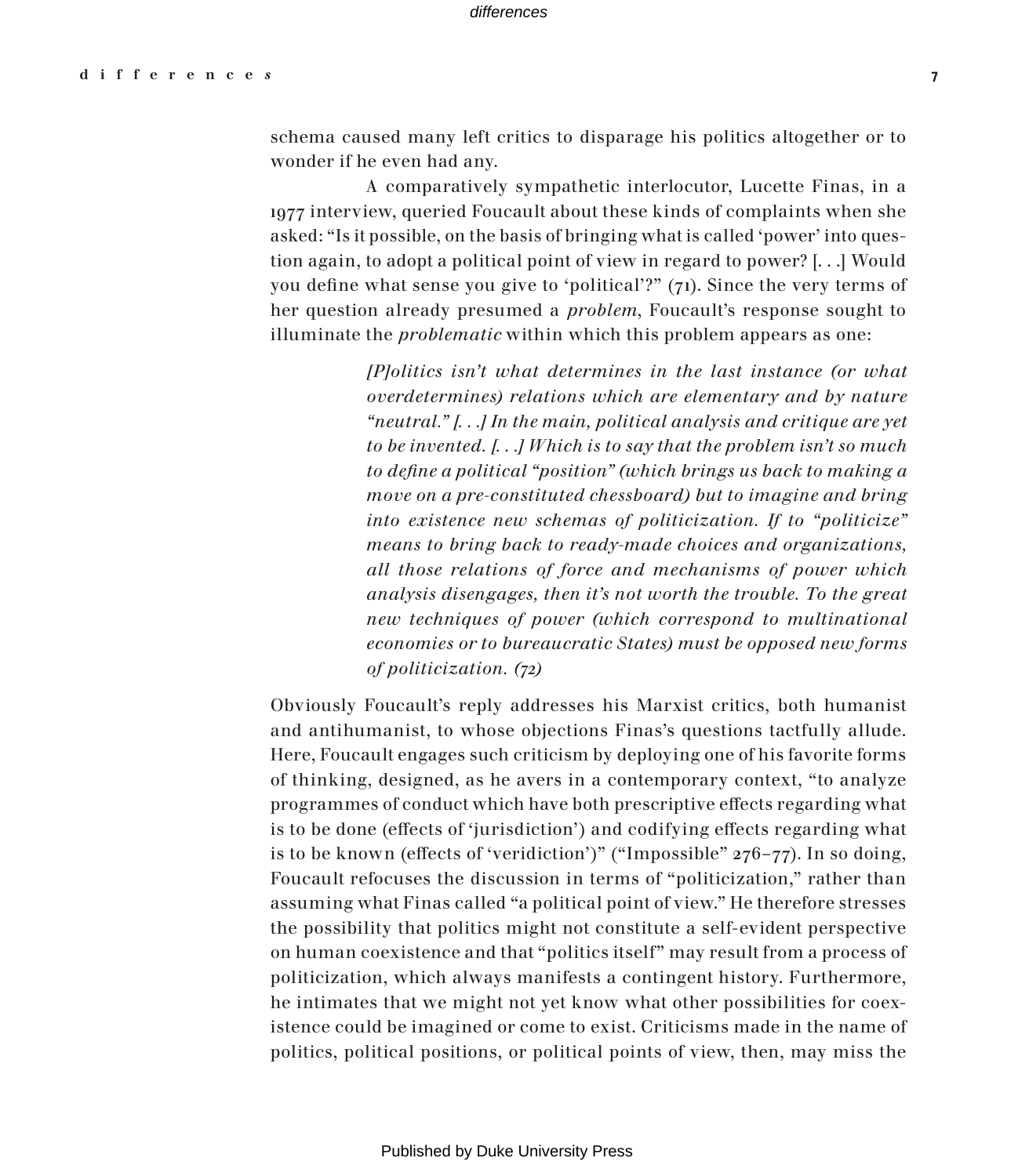mark insofar as they assume these frames as necessary without wondering how or why we insist on framing our thinking and conduct in their terms.

In the same year that this interview with Finas was published (which was also the year after the publication of the first volume of *The History of Sexuality*), Foucault began to focus explicitly on the question of modern politics as such, a theme he then elaborated over the next three years in his lectures. In *Society Must Be Defended* (1976–77), *Security, Territory, Population* (1977–78), and *The Birth of Biopolitics* (1978–79), Foucault attends to the transformations in Europe that converge into—and as—modern political economy, forming a new governmental technology from the late seventeenth century on. Over the course of these lectures, Foucault presents his famous reflections on "governmentality" as a supplement both to "discipline" (explored in *Discipline and Punish*) and to the sovereign exercise of power (considered in *The History of Sexuality*, Vol. 1). The lectures also elaborate his ideas concerning the biopolitical management of populations at the heart of political economy and introduce his notion that "the economy" serves to circumscribe the sovereign's legitimate exercise of political power. When he schematically summarizes the significance of these arguments at the end of the last lecture of 1977–78, Foucault makes it clear that his thinking throughout these lectures aims at troubling the "revolutionary eschatology" that underwrites Marxist analyses of the state. (Given his famous allergy to polemics, he only intimates this significance quickly by way of conclusion; yet—and as a result—his remarks punctuate the previous two years of lectures and adumbrate the next year's thematic.) Situating revolutionary politics among a range of "counter-conducts" that only arise in relation to modern regimes of power, Foucault queries the canonical Marxist assumption that "revolution" constitutes an ahistorical apogee of political change. Instead, he places revolution within a complex of transformations descending from the Christian pastoral that gives rise to "an eschatology that will take the form of an absolute right to revolt, to insurrection, to breaking all the bonds of obedience: the right to revolution itself" (*Security* 356). Therefore, he concludes: "[T]he history of the *Raison d'État*, the history of the governmental *ratio*, and the history of the counterconducts opposed to it, are inseparable from each other" (357). With this articulation, Foucault implicitly proposes a genealogical perspective on the prevailing (Marxist) presumption that revolution constitutes the truth of politics per se and instead asks us to contemplate how this "truth" came to seem so true.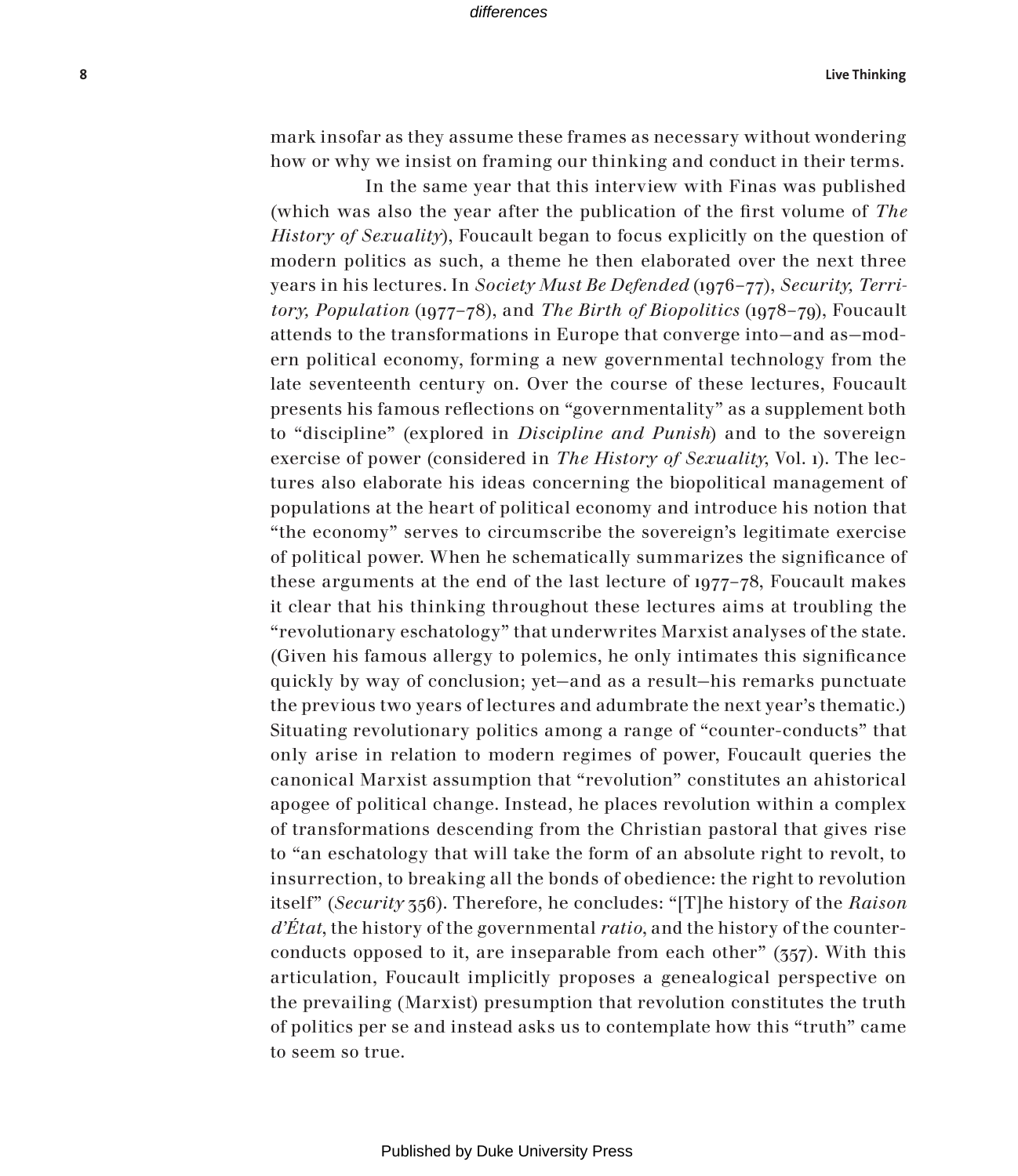difference *s* **9**

In the first lecture of the following year's course, *The Birth of Biopolitics*—largely devoted to mid-twentieth-century neoliberal economic theories—Foucault starts by offering a methodological reflection on his previous arguments. In particular, he identifies "political economy" as "the intellectual instrument, the form of calculation and rationality that made possible the self-limitation of governmental reason as a de facto, general self-regulation which is intrinsic to the operation of government"  $(15)$ . As a result, he suggests, the emergence of political economy changes the "nature" of the governmental game, since political economy conjures the very nature that it seeks to know and regulate. More than simply recasting the domain of political economy, this insight also disturbs the putative naturalism of Marxism's founding premise since, as a critique of bourgeois political economy, Marxism holds that humans become human insofar as they modulate their conditions of coexistence as they satisfy their "natural" needs.5 Indeed, Foucault argues that explaining politics in terms of any supposedly self-evident nature preempts the possibility of considering how something like political economy—and the politics and economics that it enfolds—came to seem so natural in the first place. Thus he concludes his methodological introduction by claiming:

> *[T]he moment when that which does not exist is inscribed in reality, and when that which does not exist comes under a regime of the true and the false, marks the birth of this dissymmetrical bipolarity of politics and economics. Politics and the economy are not things that exist, or errors, or illusions, or ideologies. They are things that do not exist and yet which are inscribed in reality and fall under a regime of truth dividing the true and the false. (20)*

If politics and the economy do not exist, that does not mean that they do not affect us. Rather, they insist within a field of possibilities that "the truth" devises—and divides—such that some possibilities fall "within the true" while others do not.<sup>6</sup> Realization, or "inscription in reality," thus entails not an affirmation of existence, but a submission to the bifurcation true/false as a condition of intelligibility. Politics and the economy, which do not exist, inform and are informed by a modern regime of truth practices that realizes them as that which can be true or false, though *never* as that which are of no account. The relation of politics to truth hence constitutes a relation of realization, of accountability, of inscription in the real, such that the "truth of politics" is precisely what makes politics seem so true.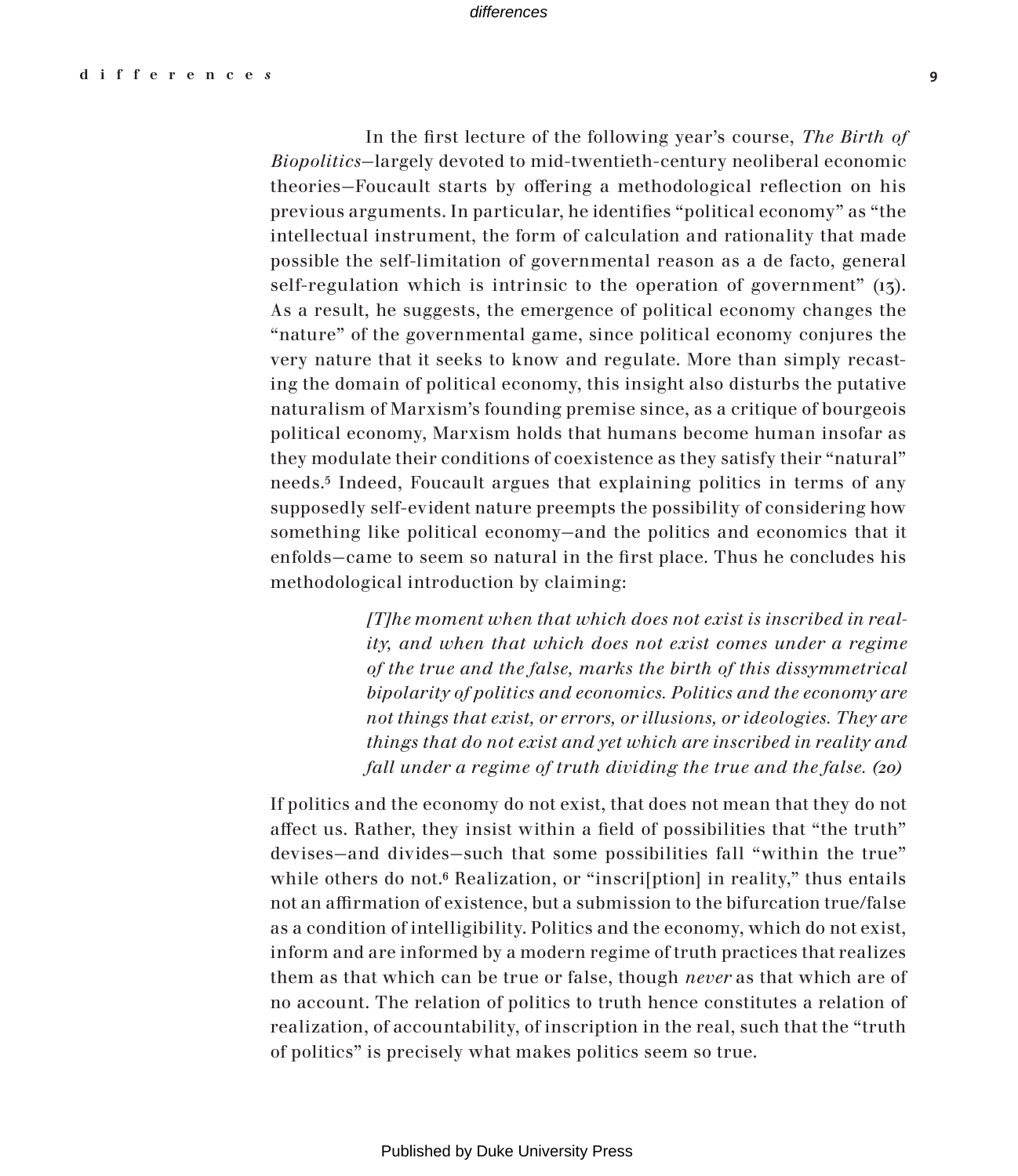**10 Live Thinking**

Foucault returns to this coconstitutive relation between politics and truth five years later in *The Government of the Self and Others* when he emphatically denounces the shift in political discourse from "politics" to "the political": "[N]othing seems more dangerous to me than the much vaunted shift from politics (*la politique*) to the political (*le politique*), which in many contemporary analyses seems to me to have the effect of masking the specific problems and set of problems of politics, [. . .] of the political game, and of the political field as a field of experience inasmuch as it is indexed to truth-telling and involves a certain relationship to oneself and to others for its players" (159). In this context, Foucault situates his reflections on the truth games of politics and the political games of truth through his meditations on parrhesia as a specific form of truth-telling that appears in Athenian democracy. Hence he characterizes "the problem of politics" as "a practice of having to obey certain rules, indexed to the truth in a particular way, and which involves a particular form of relationship to oneself and to others on the part of those playing this game" (158). While Foucault foregrounds this dynamic between politics and truth-speaking throughout his last four years of lectures by tracing the vicissitudes of parrhesia as a hinge between politics and philosophy, it is important to recall that the interplay of politics and truth was hardly a new topic for him. Indeed, as he frequently averred over the last years of his life, elucidating this interplay had interested him all along. Even if this self-characterization constitutes a retrospective mirage, Foucault certainly had, as an avid reader of Nietzsche, frequently considered the play of true/false as manifesting a violence that bespeaks a will to power.

Belying the popular (though mistaken) assumption that he only became concerned with ancient Greece at the end of his life, Foucault's very first lectures at the Collège de France, titled *Leçons sur la volonté de savoir* [*Lessons on the Will to Knowledge*], already offer a complex analysis of how the matrix of politics and truth realizes itself during the passage from archaic Greece to classical Athens.7 Eschewing the associations between politics, philosophy, and writing that frequently characterize reflections about the "Greek miracle"—including or especially Derrida's—Foucault instead traces the development of Greek truth practices in relation to a range of technological transformations: metallurgical, military, monetary, medical, religious, and juridical. In particular, he focuses on how, during the period between the seventh and the fifth centuries bce, the primary locus of truth shifts from the ordeal/event [*verité-défi*, *verité-ordalique*] to knowledge [*verité-savoir*] (103).8 In archaic Greece, Foucault argues, truth-seekers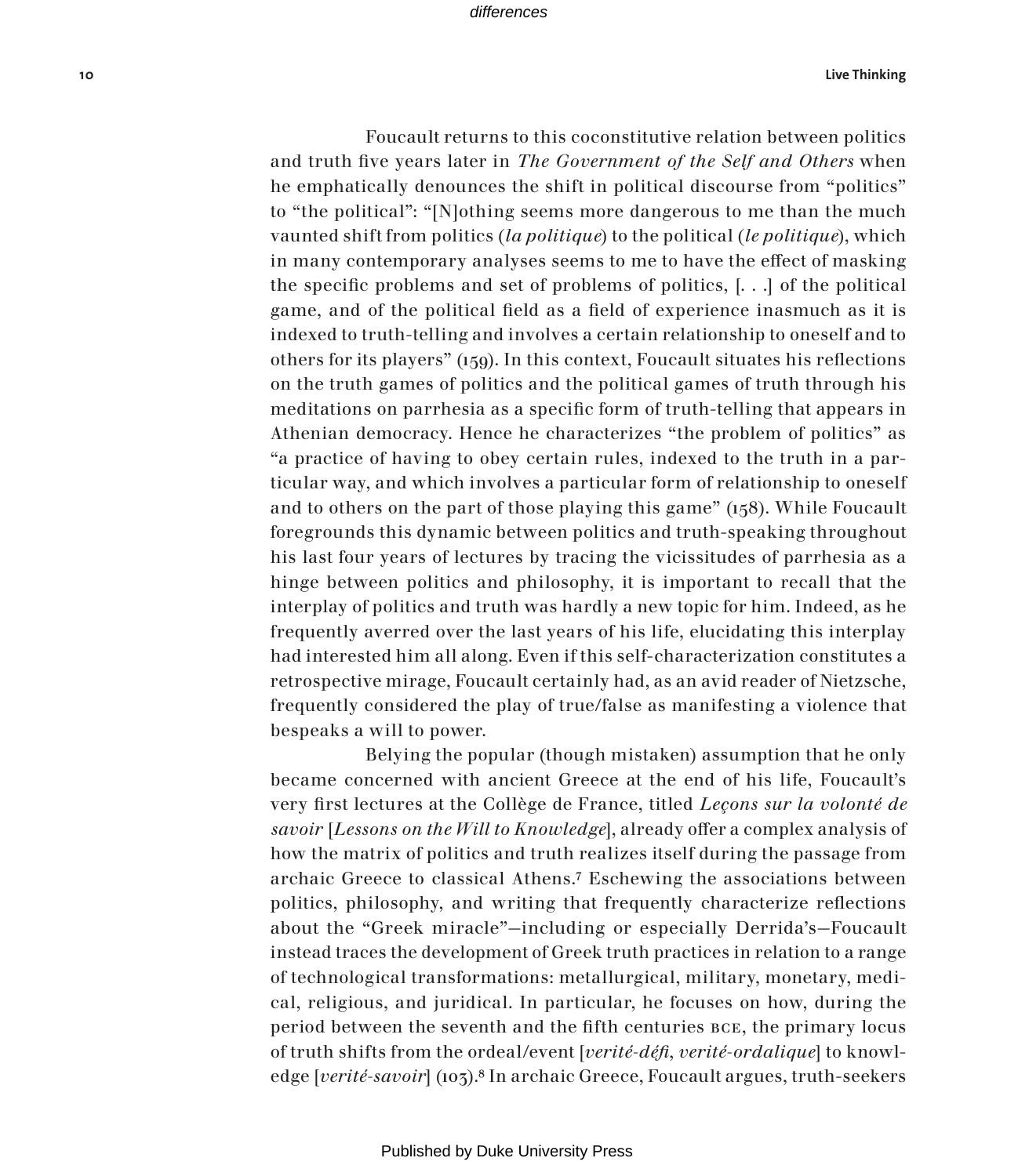beheld the truth as the result of a decisive clash between competing claimants: "The responsibility for deciding—not who spoke the truth, but who was right—was entrusted to the fight, the challenge, the risk each one would run" ("Truth"  $55$ ). In classical Greece, however, truth appears instead as a regulatory principle emerging within a process of judgment that links it to justice [*dike*].9 This incorporation of truth within the exercise of the law transforms the way truth operates and hence what it *is*: "The uncovering [*dévoilement*] of the truth and the exercise of sovereignty are interdependent [*solidaire*] and interdependently [*solidairement*] substitute for the designation of an antagonist and the risk he voluntarily accepts" (*Leçons* 104). As a result, truth enters into political decision making as a *persuasive* form of adjudication that introduces both "rational forms of proof and demonstration" and "an art of convincing people of the truth of what is said, of winning victory for the truth or, what is more, by means of the truth" ("Truth"  $35-34$ ). This concatenation of changes links politics and truth internally: "In Greece there was, then, a sort of revolution that, through a series of political struggles and contestations, resulted in the elaboration of a specific form of judicial, juridical discovery of truth. The latter constituted the mold, the model on the basis of which a series of other knowledges—philosophical, rhetorical, and empirical—were able to develop and to characterize Greek thought" ("Truth" 34). The coimplication and codevelopment of Greek politics and philosophy rests on a transmutation of the "value of truth" (as Nietzsche might say) in relation to the means of its determination. Politics and philosophy, then, lean on a truth practice that emerges during the transition from archaic to classical forms of governance in Greece and that still, according to Foucault, informs the meaning of "the truth" that we inherit: "The transformation of the fulguration of the event into a certified fact [*fait constaté*] and access to the truth given only to someone who respects the *nomos*, these are the two great historical constraints that have been imposed since ancient Greece on the true discourse of Occidental societies" (*Leçons* 189). In order to appreciate this geopolitical claim, it helps to remember that truth has not existed universally, a fact that François Jullien confirms in his comparative study of ancient Chinese and Greek thinking. Unlike Chinese thought of the same period, where the importance of wisdom—rather than truth—entailed recognizing "the unity and complementarity of opposites," in classical Greece the invention of truth (predicated on the law of noncontradiction) created the "rational" basis for collective decision making that philosophy elucidates. Jullien identifies this decisive logic as underwriting the triumph of "European reason" and emphasizes that the success of Western truth practices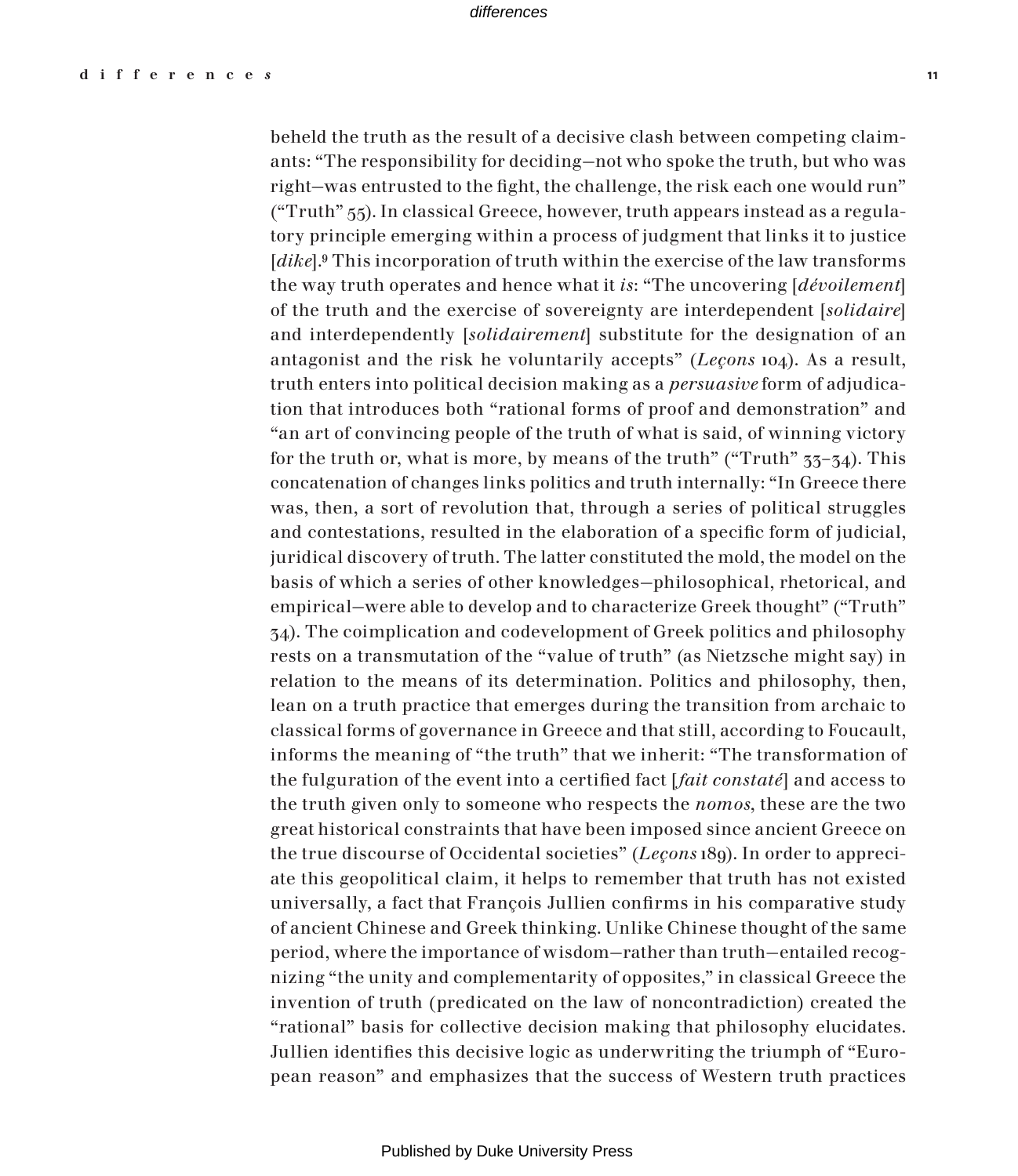results from the privileging of identity and noncontradiction over "complementary contraries" (805). This prioritization favors the "stable and clearcut" over the variable and indistinct by avowing that it offers a firm ground upon which to make decisions concerning how those who inhabit the shared life-world of the polis live together. Such convivial decisions define the process that we have come to name—following the Greek etymon—*politics*.

The political way of truth, then, is called *deciding* and, as its etymology (from the Latin *de + caedere*: to cut, slice, sever, hew, kill) implies, it always entails violence: decisions cleave the virtual from—and to—the actual (to mime Deleuze's idiom). They divide the domain of possibilities and thereby define what becomes inscribed within the real as true.10 But how does truth become the way of deciding the experiment of life, and thereby transforming it into experience, if truth is not decision's only face? In Foucault's account, truth comes to govern experience in classical Greece—and thus Greece becomes the "fictive place where power founds itself on a truth that is only accessible under the guarantee of purity" (*Leçons* 186)—because truth begins to operate there as a way of purifying the "dangerously mixed": "The truth separates. [. . .] The truth is that which permits exclusion; to separate that which is dangerously mixed; to distribute as necessary interior and exterior; to trace the limits of that which is pure and impure" (180). In Classical Greece, Foucault argues, "[T]he demonstration of truth becomes a political task" insofar as the *Nomos* separates itself from the *Thesmos*, that is, insofar as ordering by law disambiguates itself from ordering by custom or tradition (177). Experience thus becomes the way (living) being gives itself to being thought (as living) by creating "games of truth." Insofar as it emerges by way of truth games, experience *decides* how life is lived both individually and collectively—that is, it excludes some possibilities as unplayable or unlivable (and therefore makes them so). Moreover, the Greeks invest in truth's decisiveness in order to govern the processes through which the convivial form of life that we call politics *takes place* (and thereby actually becomes the polis). However, do games of truth constitute the only way of living—or "playing"—together? And conversely, if we do not invest in such truth games, or if we alter the stakes we wager on them, could other forms of conviviality emerge?11

In 1980–81, a decade after he delivered the lectures comprising *La volonté de savoir*, Foucault returns to the confluence of philosophical and political truth in his lectures titled "*Subjectivité et verité,*" reconsidering them in relation to "techniques of the self," "care of the self," and "government of the self."12 As Foucault describes the course, it focuses on a series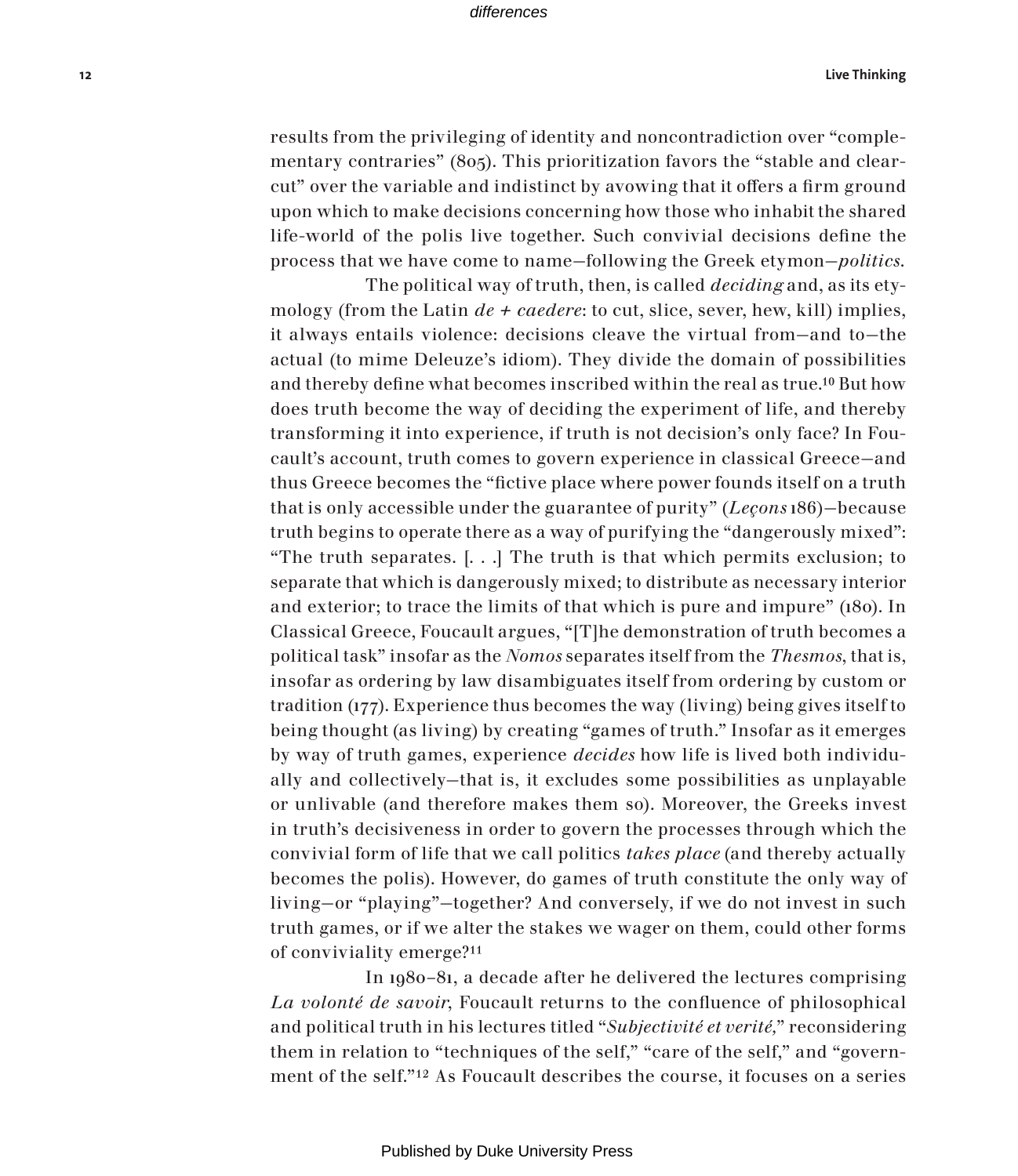of key questions: "What should one do with oneself? What work should be carried out on the self? How should one 'govern oneself' by performing actions in which one is oneself the objective of those actions, the domain in which they are brought to bear, the instrument they employ, and the subject that acts?" (*Ethics* 87). Obviously, these questions reiterate Foucault's earlier concerns with "government," itself an elaboration of his critical engagement with prevailing political theories of power; yet now he inflects these concerns toward the experience of the subject (88). Concentrating his new analysis of government on the Hellenistic and Roman periods, Foucault explains that this shift of historical frames opens up a new perspective on what it means to govern and be governed: "And in this way one could take up the question of governmentality from a different angle: the government of the self by oneself in articulation with relations with others (such as one finds in pedagogy, behavioral counseling, spiritual direction, the prescription of models for living, and so on)" (88). While the word *psychagogy* seems not yet to appear in this context—as it will the succeeding year in *Hermeneutics of the Subject* (in juxtaposition to *pedagogy*, as noted above)—Foucault's list certainly anticipates this possibility.13 Indeed, insofar as government of the self involves an array of articulations between self and other, it leans on a variety of dialogical practices that engage subjects with themselves by way of their relations with others. What two years later, in *The Government of the Self and Others*, Foucault will underscore as psychagogy, then, can already be discerned within the relations that subtend the government of the self, precisely because such government involves the self with others as its condition of being a "self," a *psyche*, a soul that experiences "itself" as such in the first place.14

In *Subjectivité et verité*, "governmentality" (which in the lectures of the late 1970s obviated the need for what contemporary Marxism referred to as "theories of the State") now articulates the subject and others at the level of experience: "[T]he 'care of oneself,' [is] understood as an experience, and [. . .] also as a technique elaborating and transforming that experience" (88). Insofar as "government of the self" entails technologies and techniques of the self that both "elaborate and transform [. . .] experience," it suggests ways to reflect on the historical processes of subject formation that encompass—but do not remain delimited by—dynamics already considered *to be* "political":

> *[I]t is certain that the "technology of the self"—reflection on modes of living, on choices of existence, on ways to regulate one's*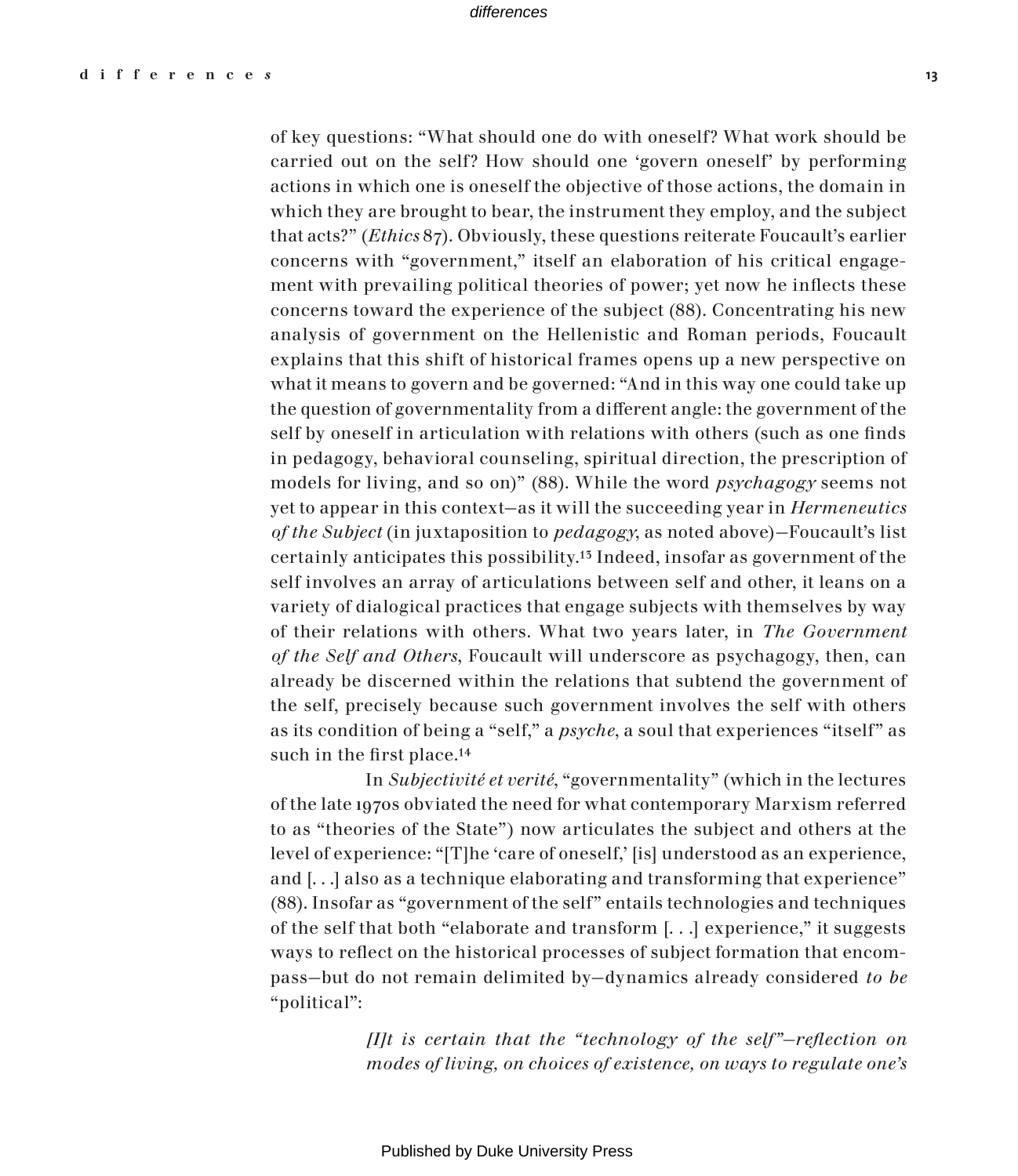**14 Live Thinking**

*behavior, to attach oneself to ends and means—experienced an extensive development in the Hellenistic and Roman period, to the point of having absorbed a large portion of philosophical activity. This development cannot be dissociated from the growth of urban society, from the new distribution of political power, or from the importance assumed by the new service aristocracy in the Roman Empire. This government of the self, with the techniques that are particular to it, takes its place "between" pedagogical institutions and the religions of salvation. [. . .] [T]he technology of the self intended for the adult can be analyzed during this period, provided it is pulled out of the retrospective shadow cast on it by pedagogical institutions and the salvation religions. (89–90)*

This characterization gestures toward the new conceptual terrain that Foucault begins to map out in these lectures and then pursues throughout his final three years: living, existence, behavior, attachment; modes, choices, regulations, ends, and means. Certainly, these terms encompass much about the domain that we think of as politics. Indeed, Foucault makes this connection explicit by refusing to "dissociate" them from changes that contemporaries would have immediately recognized as belonging to "the political" as such. Yet, rather than assuming that such changes determine their politico-historical effects—whether in the first or last instance—Foucault's parsing of the political terrain instead foregrounds a distinct way of knitting this political field together via the knotting of government and techniques of the self. Government of the self, which addresses living, existence, behaviors, and ends and means through modes, choices, regulations, and attachments, necessarily requires techniques, and insofar as it constitutes a *tehkne*, it must by definition be learned. Yet the kind of learning entailed, Foucault explains, does not fall within either pedagogy or salvation religion. Rather, "the technology of the self intended for the adult"—which cannot be pedagogy (because pedagogy literally means "leading children") and which addresses the soul (but does not pertain to its salvation)—is exactly what Foucault will define as *psychagogy* in *Government of the Self and Others*, even if he does not name it as such here.

Psychagogy refers to a practice of government regulated but not decided by truth. The psychagogical game of truth-telling involves a constant relation to truth in which the process of leading the soul, the psyche, unfolds continuously throughout the course of a life. Thus, psychagogy can never be decisive—except perhaps at the point of death—and hence it does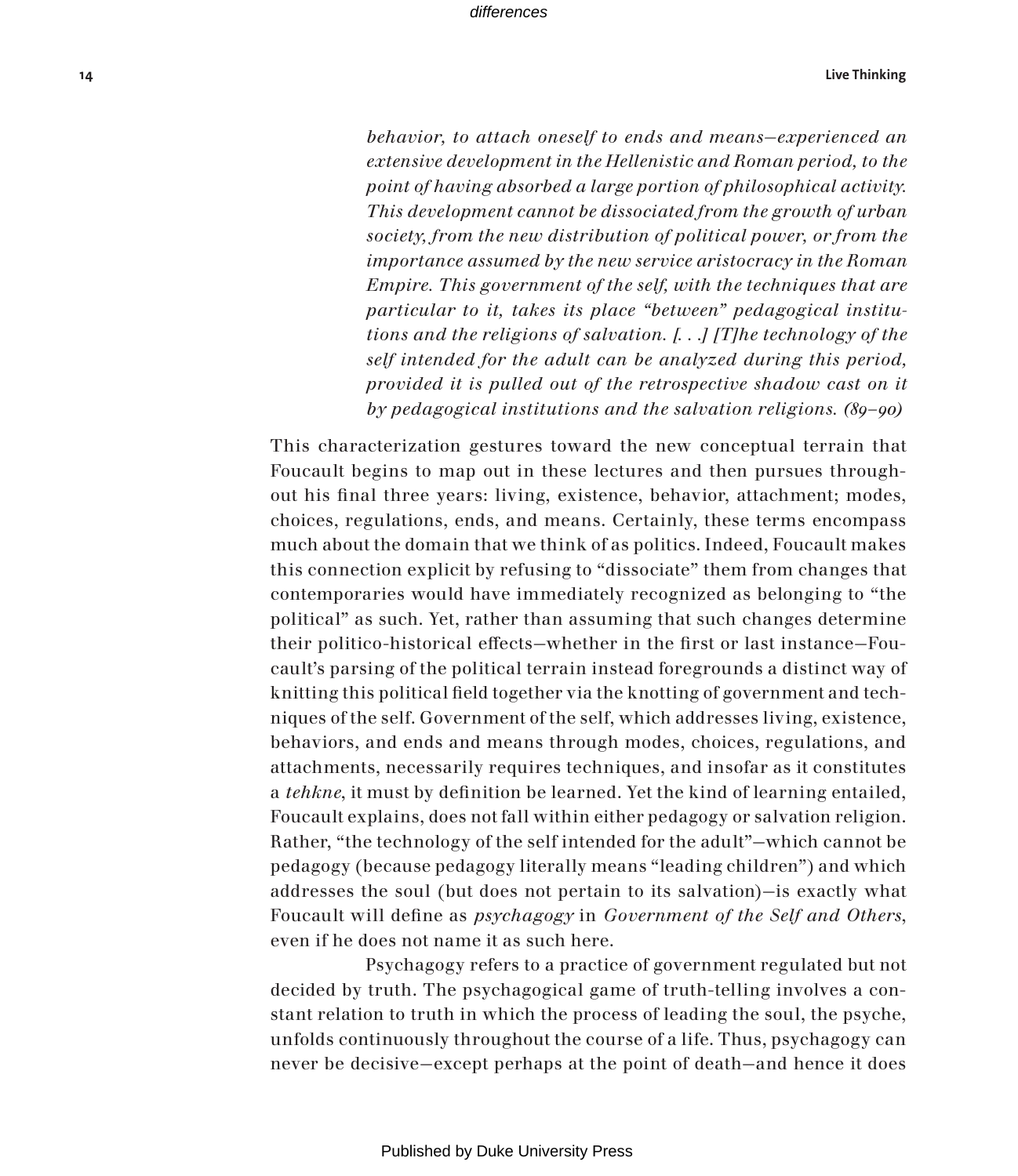not fall within the truth practices that constitute the political. Nevertheless, psychagogy exists in relation to the political insofar as it engages the soul dialectially with others and directs it toward the "true life." When, in his last lectures, *The Courage of Truth*, Foucault undertakes his hauntingly beautiful reading of Socrates's death (which is especially moving in retrospect, given its proximity to Foucault's own death just months later), he illustrates how this exemplary psychagogue lived his death as an exhortation to live the "true life" to the end:

> *It is the mission concerning the care of oneself that leads Socrates to his death. It is the principle of "caring for oneself" that, beyond his death, he bequeaths to the others. And it is to the gods, favorable towards this care of oneself, that he addresses his last thought. I think that Socrates' death founds philosophy, in the reality of Greek thought and therefore in Western history, as a form of veridiction which is not that of prophecy, or wisdom, or* tekhne*; a form of veridiction peculiar to philosophical discourse, and the courage of which must be exercised until death as a test of the soul which cannot take place on the political platform. (113–14)*

Through his meditation on the death of Socrates, Foucault intimates that the question of psychagogy links truth to life by way of experience. But if psychagogy represents the philosophical experience par excellence, we must also consider what philosophy means and why it remains in a relation of intimate exteriority to politics. In order to do this, we need to consider the interlacing of thought, life, and experience that Foucault weaves in the last years of his lectures at the Collège de France and reflect on why he may have undertaken this precarious journey to Greece as his last intellectual voyage. Perhaps by reflecting on psychagogy, Foucault took to heart Finas's earlier question ("Would you define what sense you give to 'political'?") as a good psychagogue should: ruminating on the question, he pursues a genealogical transit through the ways that philosophy and politics first appeared together in ancient Greek culture in order to consider them in relation both to each other and to "the truth." In so doing, he changes what and how he thought and taught. Focusing his final three years of lectures through the lens of parrhesia—truth-telling—he reopens his thinking about the ways that politics and philosophy live together in the world as a mode of experience that can—at times—change the world for good.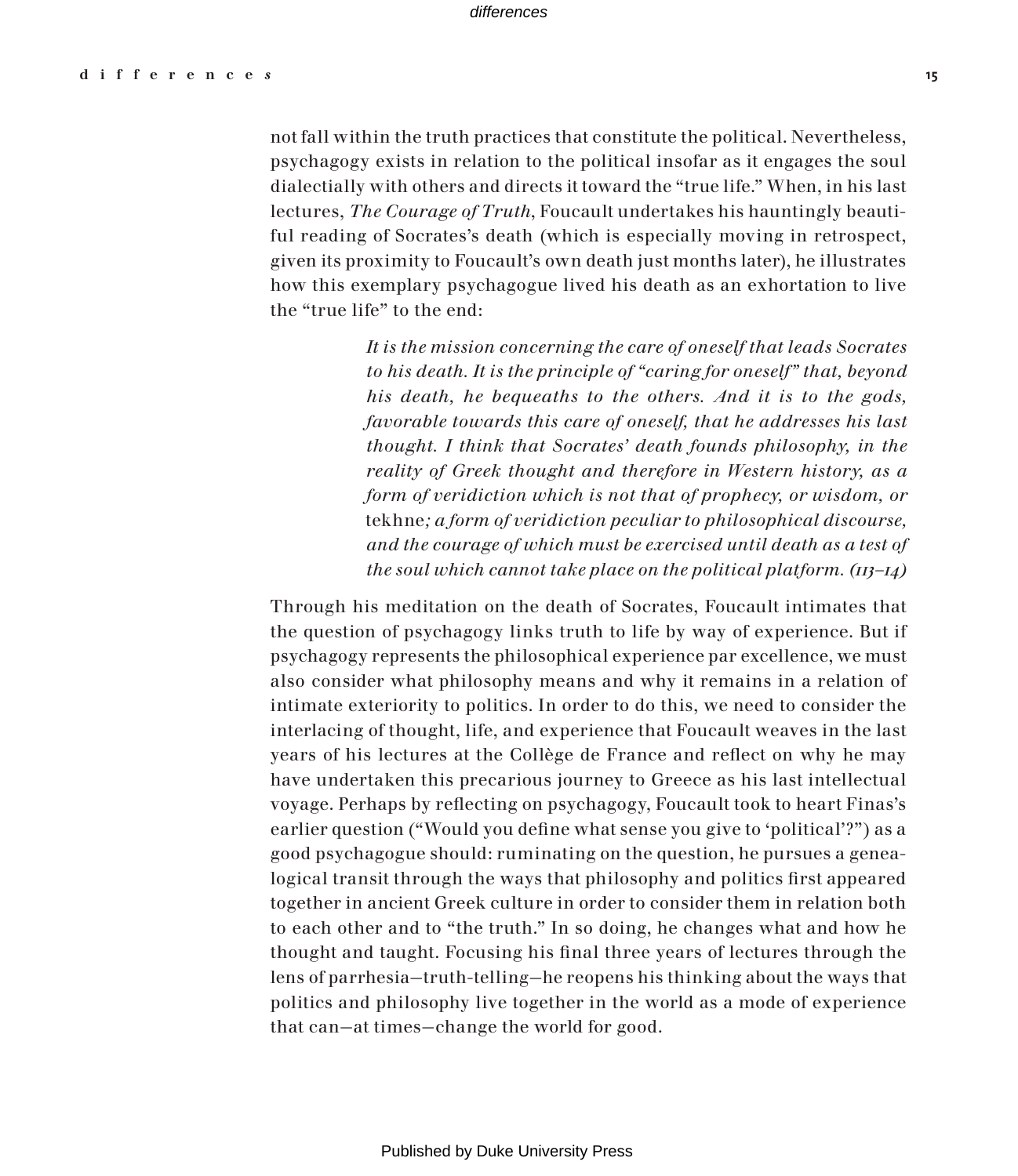## *"Live Practicing Philosophy," or A True Experience?*

The opening lectures of *The Government of the Self and Others* focus on Kant's essay "What Is Enlightenment?" During the early 1980s, Foucault offered several readings of Kant's short piece,15 which served Foucault as what—following Plato's usage—he called a "touchstone" (*basanos*) (*Courage* 84, 145, 153). Even given his touching relation to Kant's text, however, we might wonder why Foucault chose to interpolate it exactly at the midpoint of four years of lectures otherwise devoted to Greek and Greco-Roman culture. Needless to say, at the time Foucault did not necessarily know that this placement would seem as central as it does in retrospect; nevertheless, it opens a curious window onto what Foucault was pursuing during this period. To appreciate the reading's significance, it helps to know that immediately preceding his Kantian interlude Foucault offers a brief recapitulation of his entire intellectual project in order to distinguish it from "the history of mentalities," on the one hand, and "the history of representations"—or the "analysis of ideologies"—on the other (2). Instead of pursing these other histories, he declares: "[W]hat I have tried to do is a history of thought. And by thought I mean an analysis of what could be called focal points of experience in which forms of a possible knowledge, normative frameworks of behavior for individuals, and potential modes of existence for possible subjects are linked together" (3).

"Experience" appears here as the crux around which Foucault organizes his diverse approaches and inquiries. Although the term recurs with a number of different implications from the beginning to the end of Foucault's writing, regrettably he never specifies rigorously what it means to him.16 Fortunately for us, however, in a roughly contemporary text, the preface to *The Use of Pleasure*, Foucault does provide some indication of how the term resonates for him at this point.17 Here, in the process of explaining why he chose not to pursue the project he outlined the *The History of Sexuality*, vol. 1, and instead decided "to isolate some of the elements that might be useful for a history of the truth," Foucault describes his undertaking as "an analysis of the 'games of truth,' the games of truth and error through which being is historically constituted as experience: that is, as something that can and must be thought. What are the games of truth by which man proposes to think his own nature?" (6–7). (Foucault also once declared: "It is not natural for nature to be known" ["Truth"].) Foucault seems in this instance to suggest that experience refers to the ways in which (living) being gives itself to being thought through games of true and false. Moreover, the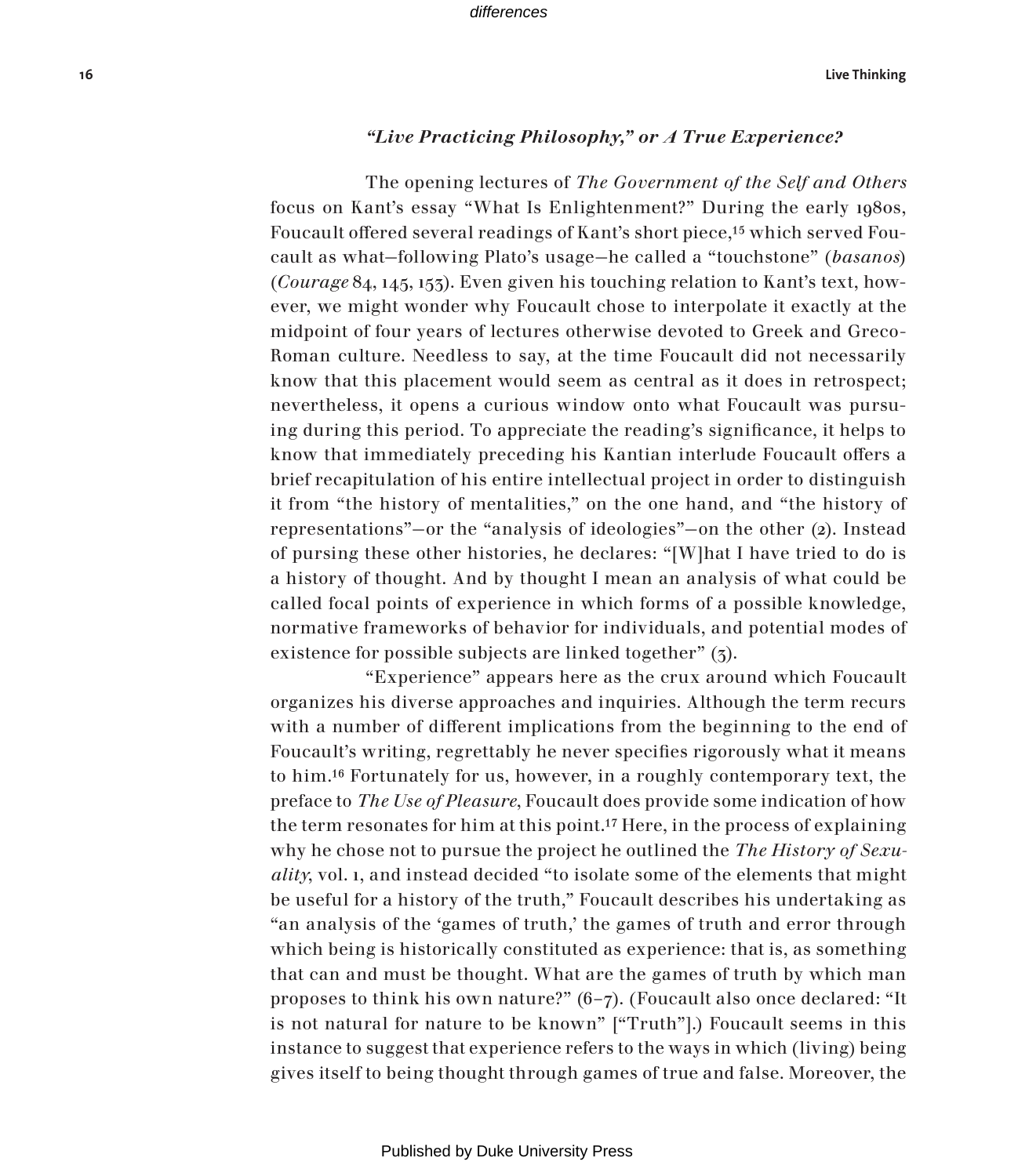being thought of (living) being occurs through the human as the thinking of its own "nature." Hence, we might infer that human experience names the way that *living* being gives itself to being thought as such, or even that experience encompasses the way living being comes to know itself as a mode of live thinking—of *savoir vivre*—that only arises within the domain of "life itself." (We will consider what Foucault means by "life itself" in the final section, below.)

Having commenced *The Government of the Self and Others* in terms of "the history of what could be called 'experiences,'" Foucault segues to his discussion of Kant's essay—which he says he will consider as "an excursus, [. . .] an exergue"—by lighting for less than one paragraph on the topic of what two months later he will discuss as *psychagogy*. In this brief transitional move, Foucault also introduces another topic to which he will return in the lectures in order to adumbrate why he continues his focus on parrhesia:

> *It seemed to me that this study [of parrhesia] would make it possible to see, to tighten up a bit, the problem of the relations between government of the self and government of others, to see the genesis, the genealogy, if not of political discourse in general, at least of a certain form of political discourse whose object would be government of the Prince, of the Prince's soul by the counselor, the philosopher, the pedagogue responsible for forming his soul. (*Government *6)*

Despite the fact that Foucault uses the word "pedagogue" here to describe the philosopher whose relation to the Prince involves "forming his soul," this description fails to match the situation. In this case, the guidance involved becomes "political" precisely because it does not concern the education of a child or of "endowing whomsoever with a series of abilities defined in advance," as he defined pedagogy the previous year, but rather bespeaks an engagement between adults who exist in an asymmetrical relation of power that regards the soul. Indeed, it is a very peculiar relation (as Foucault will argue at length in the ensuing lectures) since the one who "conducts" is in fact "governed" by the other whose self-government he seeks to modulate. Therefore, the philosopher's conduct actually puts him at risk of violence with respect to the one he seeks to conduct (as Plato discovered when his psychagogical intervention with Syracuse's tyrant, Dionysius, resulted in his being sold into slavery—which almost never happens to a pedagogue).<sup>18</sup> If the political goal is not to teach someone something, but instead "to form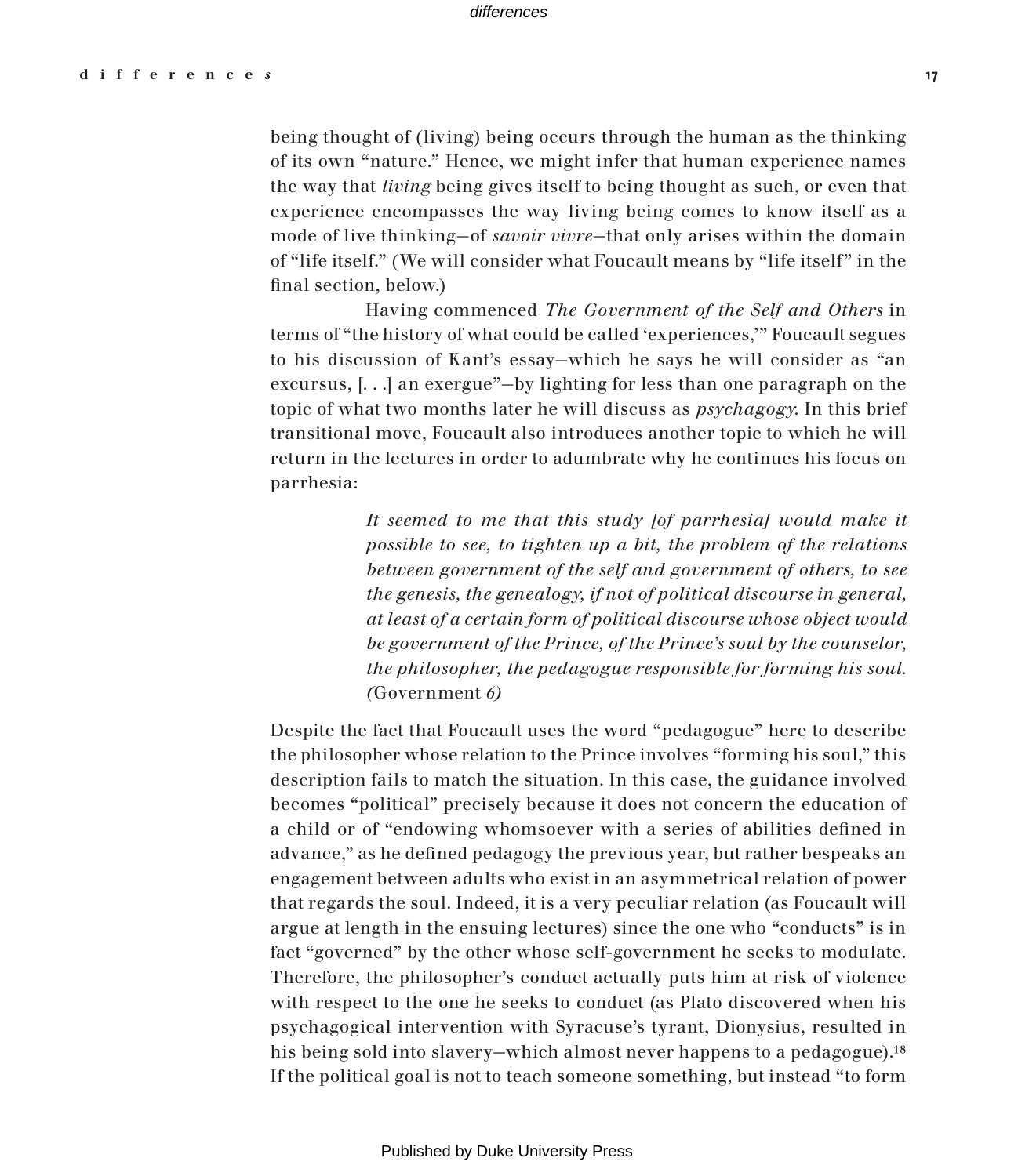**18 Live Thinking**

his soul," then this game of truth is psychagogical, not pedagogical. Moreover, this distinction provides the basis for including Foucault's otherwise anachronistic reflections on Kant's essay within his overall Hellenic and Hellenistic itinerary since: 1) in his essay, Kant explicitly addresses his remarks to Frederick of Prussia, marking Kant's text as an example of the kind of political discourse between Prince and philosopher that Foucault denominates "psychagogical"; and 2) Kant's famous maxim *Sapere aude!* ("dare to know") exhorts an exit from "immaturity" as a self-release from irresponsibility or tutelage in order to affirm a movement toward maturity or enlightenment in which one is no longer captivated by what one has been taught, or read, or been admonished to believe—a courageous audacity that characterizes the movement from pedagogy to psychagogy.

When Foucault turns his attention to Kant's essay, he does so in order to reveal an "other critical tradition" within modern philosophy that does not aim at discerning "the conditions of possibility of a true knowledge," but instead "asks the question: What is present reality? What is the present field of our experiences? What is the present field of possible experiences? Here it is not a question of an analytics of truth but involves what could be called an ontology of the present, of present reality, an ontology of modernity, an ontology of ourselves" (20–21). It might seem curious that Foucault raises this specter of constituting "an ontology of the present" in the middle of four years of lecturing on antiquity; however, as his discussion of Kant makes evident, Foucault's journey to Greece always concerns his thinking the "present reality" as the vital matter of philosophical reflection. Moreover, by placing himself within this aspect of the Kantian legacy, Foucault clarifies the political implications of his own philosophical practice. Kant's essay provides Foucault with an example that disturbs philosophy's fixation on the truth as something fixed or fixable, proposing instead another philosophical practice that locates its "truth" in relation to a reality and a collectivity that it must help to produce.

Not surprisingly, Foucault describes "What Is Enlightenment?" as a seminal moment in the history of philosophy. What Foucault identifies as critical in Kant's text is the way that it constitutes "the surface of emergence of its own present discursive reality" (13). In other words, Foucault sees Kant engaging the very moment within which his thought arises as a moment of thinking that beholds itself within the emergence of a new thought collective, a new "we," whose very possibility it anticipates and inscribes. For Foucault, this capacity of thought to become an event that opens the present onto another future not only defines the philosopher's situation but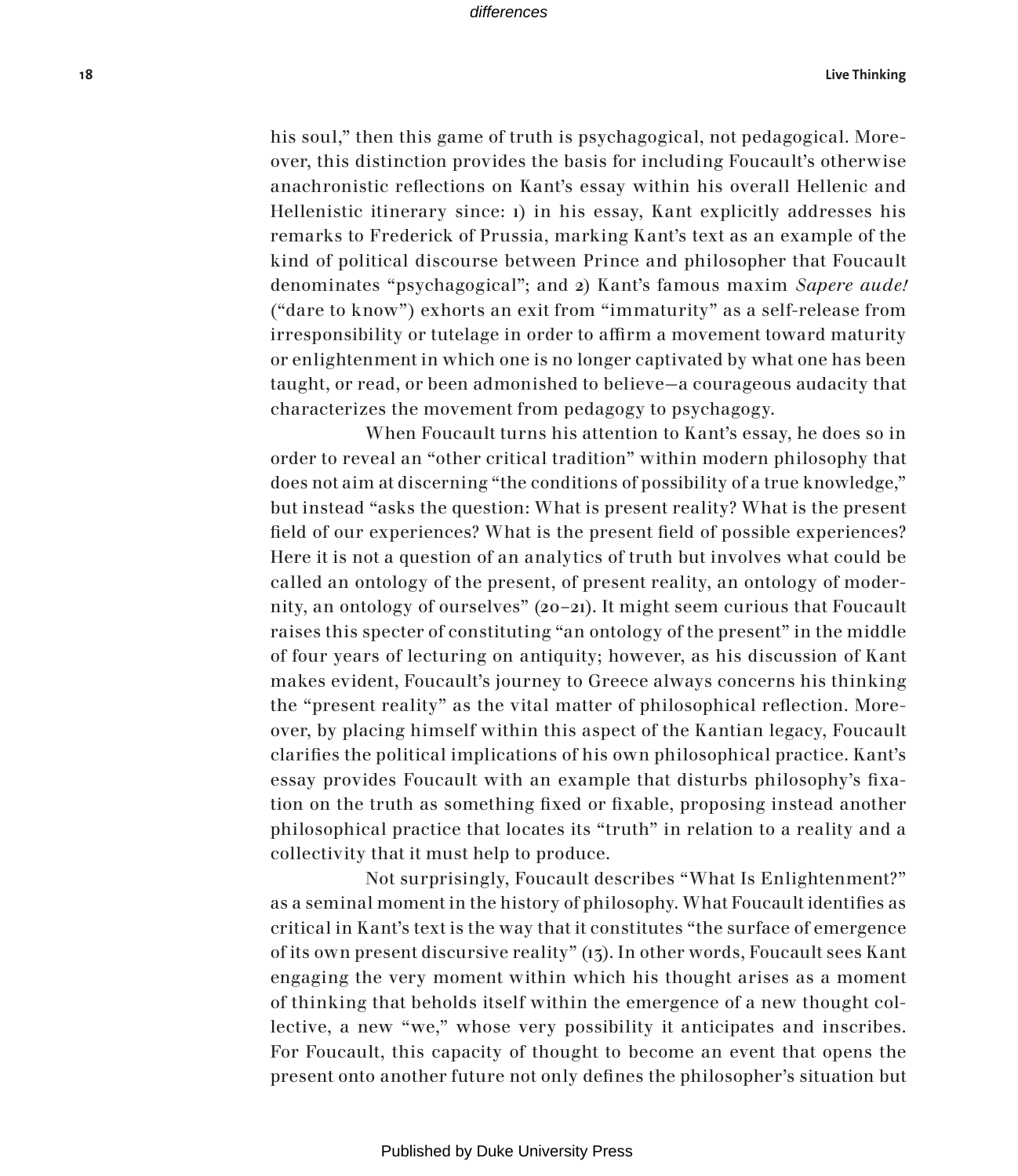also recasts philosophy's aims. Philosophy becomes an event insofar as it partakes of a present reality that it transforms by making another present possible through the creation of a "cultural ensemble" whose existence it manifests as a self-reflection on its belonging. (In *The Courage of Truth*, Foucault thematizes this possibility as the "other life," as discussed below.) Needless to say, the word *political* does not appear in this meditation on

Kant. Foucault certainly makes no claim that his reading of Kant inspires a political perspective on the collective nature of current reality. However, by affirming Kant's turning of philosophy back on the present moment in which it must belong to a "we" from which and through which it appears, Foucault anticipates his characterization of Socrates's philosophical ethos as "not at all a political office but a necessary function with regard to politics" (*Government* 327).

After Foucault concludes his discussion of Kant on the first day of *The Government of the Self and Others*, he restricts his consideration to the vicissitudes of parrhesia in the Hellenic texts that comprise his archive for the next two years. The preponderance of Foucault's discussion in *The Government of the Self and Others* concerns the various ways that truthtelling impinges on the constitution and the government of a collective (what he calls the "we" in his reading of Kant). Parrhesia thus focalizes his approach to the political question—or the question of politics—because of the risk that it introduces into the political field insofar as it seeks to exercise power through "a discourse which leaves room free for other discourse and assumes the task, not of bending others' to one's will, but of persuading them" (105). For Foucault, democracy introduces a problem—or in fact a paradox—into the field of truth-telling precisely because it is by way of persuasion that power is exercised. Persuasion names the effects that the logos brings to bear on the conduct of citizens who then make decisions among different possible futures on the basis of such truth claims. Within the political field of truth-telling, the agonistics of truth gives rise to a contestation among citizens such that, even though all are formally equal before the law (*isonomia*) and all are equally entitled to speak (*isogoria*), some seek to prevail over others by way of the truth. This dynamic gives rise to "a certain superiority which is also an ambition and effort to be in a position such that one can direct others" (156).

Foucault identifies this political play of parrhesia as characterizing democracy (178). If parrhesia functions as the "hinge between *politeia* and *dunasteia*, between the problem of law and the political game," however, then it also opens up the possibility for tensions between the constitution of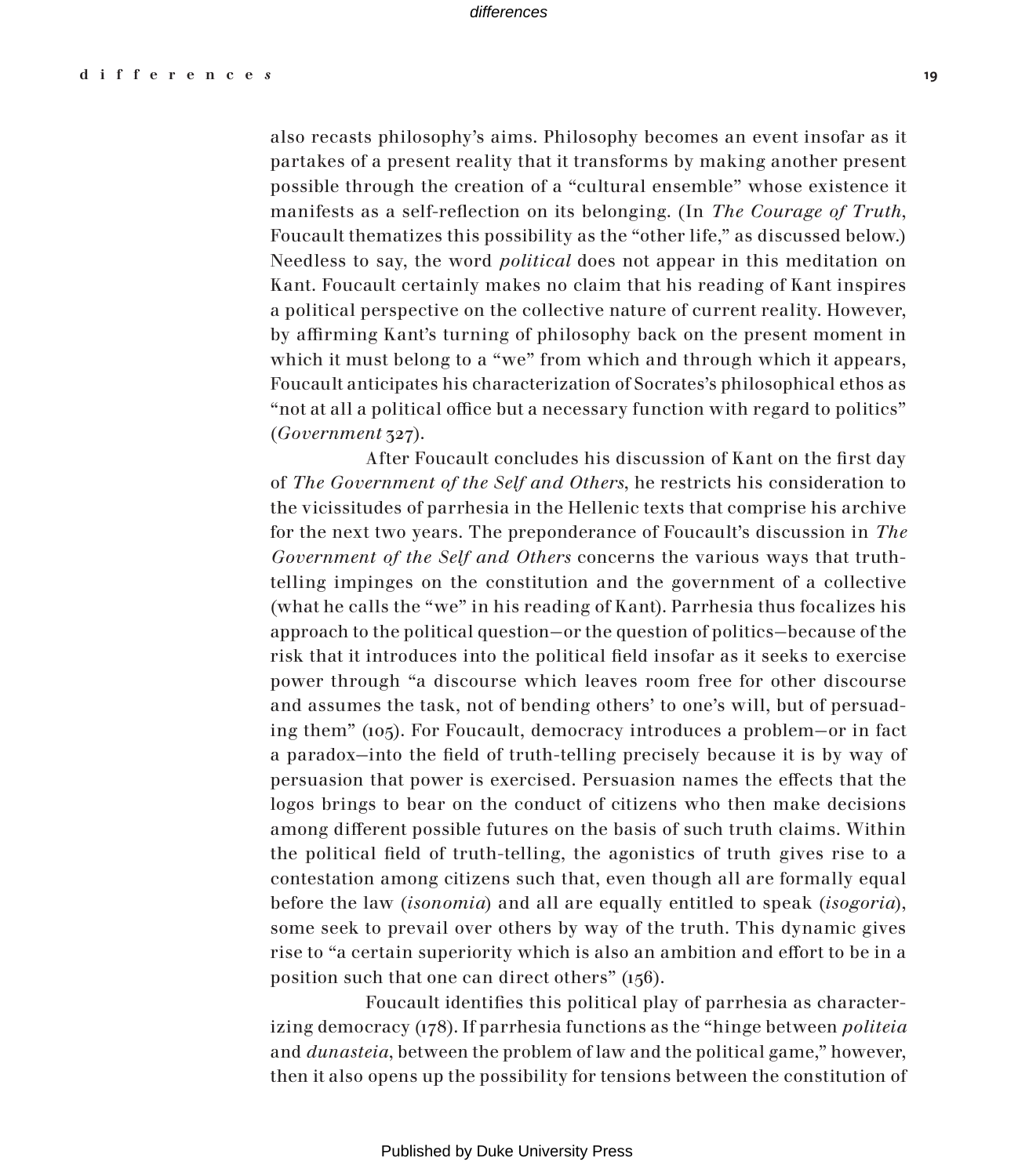the polis (*politeia*) and the exercise of power within it (*dunasteia*). Not every Athenian can be Pericles, and not all parrhesia is good parrhesia (hence the problem of rhetoric that Plato so resoundingly condemns). In other words, democracy gives rise to a fundamental paradox simply because not everyone can equally speak the truth.

> *Not everybody can tell the truth just because everybody may speak. True discourse introduces a difference or rather is linked, both in its conditions and in its effects, to a difference: only a few can tell the truth. And once only a few can tell the truth, once this truth-telling has emerged into the field of democracy, a difference is produced which is that of the ascendency exercised by some over others. [. . .] [T]he question of true discourse and the necessary, indispensible, and fragile caesura that true discourses cannot fail to introduce into a democracy [. . .] both makes this discourse possible and constantly threatens it. (183–84)*19

The paradox of parrhesia in democracy concerns the problem "of dunasteia, of the practice of the political game," insofar as "one tells the truth in order to exercise ascendency [. . .] which will really influence the way decisions are taken, the way in which the city or State is governed" (192). When truth operates *decisively* within the political field, it introduces differences predicated on the ability to speak the truth. Yet such truthful differentiations can undermine the "we-ness" of the political "we," by making it possible for some forms of persuasion to speak as "truth-speaking" even though they are no longer "indexed to the truth": "The bond between parrhesia and democracy is problematic, difficult, and dangerous. Democracy is in the process of being overrun by a bad parrhesia" (166, 168).20

The threat of bad parrhesia reveals psychagogy as a political problem—or perhaps as a political solution—as Foucault indicates when he names "the four great problems of ancient political thought": "the problem of philosophy compared with rhetoric, the problem of psychagogy and education in terms of politics, the question of the respective merits of democracy and autocracy, and the question of the ideal city" (196). Insofar as psychagogy concerns "the problem of the formation and conduct of souls, which is indispensible to politics," it constitutes a *tekhne* that addresses the "soul" as a persistent political potential. Foucault illustrates this soulful persistence in politics by tracking its formation across what he calls the "Platonic crossroads." First, he considers Plato's critique of democracy in the *Republic*, which Foucault interprets as "putting us on the track of the splitting of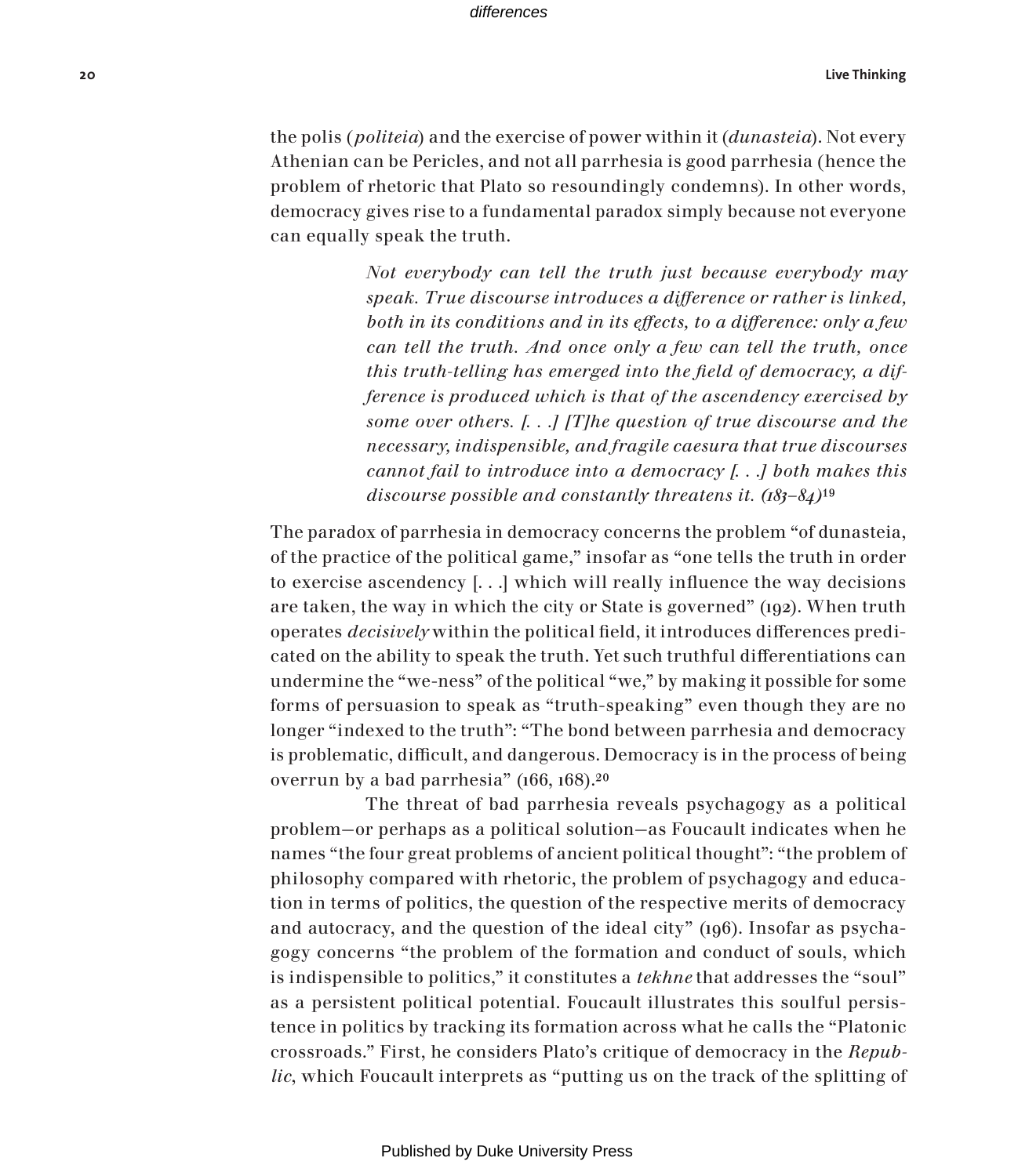the two forms of parrhesia (that which is necessary to the life of the city and that which is indispensible to man's soul). Civic or political parrhesia is connected to a different parrhesia, although each calls for the other. It is this parrhesia that must be able to introduce *alethes logos* ['a discourse of truth'] into the individual's soul" (201). Then he discusses Plato's reflections in the *Laws*, where this soulful parrhesia provides

> *a kind of supplement that the organization of the city, the order of laws, however rational it may be, will never be able to ensure. [. . .] They will still need a supplementary discourse of truth, and someone will be needed to address them in complete frankness, using the language of reason and truth to persuade them. [. . .] [I]t is the problem of parrhesia as action to be exerted, not only on the body of the entire city but on the individual's soul, whether this be the Prince's soul or the citizen's soul. (205–6)*

Finally, he addresses Plato's *Letters* to elucidate the relation between philosophy and politics: "Now the philosopher cannot be merely logos with regard to politics. [. . .] [Philosophy] should also be a mode of life, a way of being, a practical relationship to oneself through which one elaborates oneself and works on oneself; if it is true that philosophy therefore should be *askesis* (ascesis), then [. . .] the philosopher has to tackle not only the problem of himself but also that of the city" (219). Summarizing his interpretation of Plato's *Letters*, Foucault affirms: "[I]t is in the relation to the self, in the work of the self on the self, in the work on oneself, in this mode of activity of self on self that philosophy's reality will actually be demonstrated" (242).

Predicated on his passage through these Platonic byways, Foucault concludes:

> *[P]hilosophical discourse in its truth, in the game it necessarily plays with politics in order to find its truth, does not have to plan what political action should be. It does not tell the truth of political action, it does not tell the truth for political action, it tells the truth in relation to political action, in relation to the practice of politics, in relation to the political personage. And this is what I call a recurrent, permanent, and fundamental feature of the relationship of philosophy to politics. It seems to me that this is already very noticeable at the time we are concerned with, and that it remains true throughout the history of the relations between philosophy and politics. [. . .] Philosophy and politics*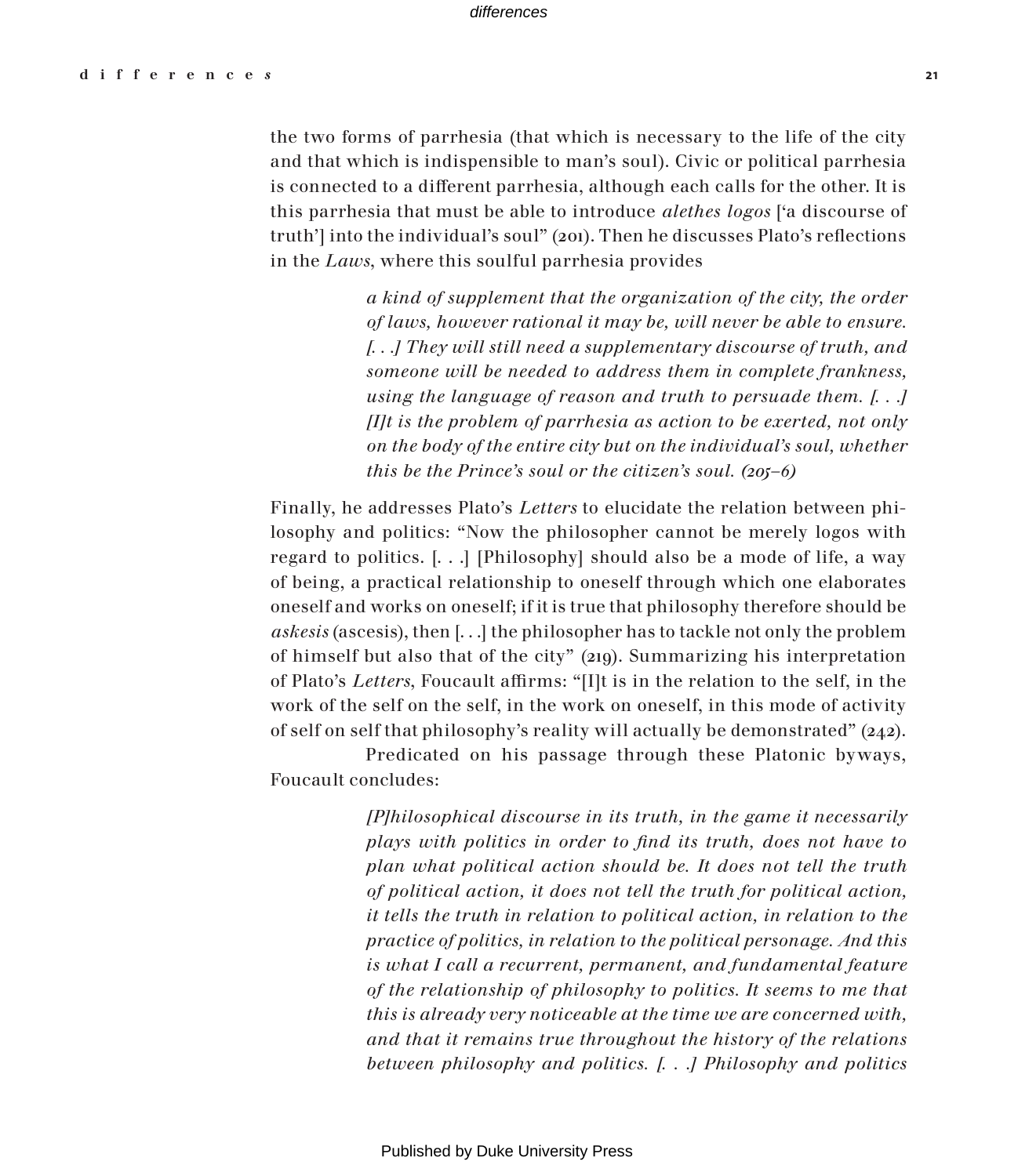## *must exist in a relation, a correlation; they must never coincide. (288–89)*

Given this relation of noncoincidental correlation, of intimate exteriority, philosophy remains linked to politics through a shared concern for the truth. Philosophy's investment in parrhesia and its persistent existence as a truth practice introduce an "identity between the mode of being of the philosophizing subject and the mode of being of the subject practicing politics" (294). Moreover, this identity of interest in the truth enables philosophy to discern and to combat its "shadowy double," its political adversary, that quintessential tool of bad parrhesia: rhetoric. From the hostility between philosophy and rhetoric, psychagogy emerges as the "instrument" needed to discern between them. Both rhetoric and psychagogy aim at moving the soul; however, only psychagogy moves the soul toward the truth: "Rather than being a power of persuasion that would convince souls of anything and everything, philosophy presents itself as an operation which will enable souls to distinguish properly between true and false, and which, through the philosophical *paideia*, will provide the instruments needed to carry out this distinction" (304–5). Psychagogy as a philosophical instrument responds to the political problem that rhetoric incarnates; however, in order to work against the political power that rhetoric seeks to exercise through its persuasive manipulation of the logos, psychagogy must work outside the political field by hailing the soul as a soul in order that the citizen may be able to discern between true and false while making political decisions as a citizen.

If both rhetoric and psychagogy address the soul and seek to "govern" it, the difference between them lies in the way that psychagogy makes explicit the soul's vital relation to the truth through the dialectic. Psychagogy thus reveals that the "question of parrhesia concerns the government of souls" by asking: "What truths does one need in order to conduct oneself and others, and to be able to conduct others well by conducting oneself well? What practices and techniques are needed? What knowledge is needed, what exercises, etcetera?" (306). Needless to say, rhetoric assiduously avoids such questions, which is why Socrates focuses so much attention on them in the *Phaedrus*—and which is why Foucault then reads the *Phaedrus* so intently. Furthermore, as Foucault's reading emphasizes, since the dialogue directly concerns the question of love, Socrates's discourse unites psychagogy and dialectics as an act of love. Socrates's famous speech in the *Phaedrus* on the "true discourse on true love" thus functions not only as an encomium to true love but also as a testament to "the bond existing between access to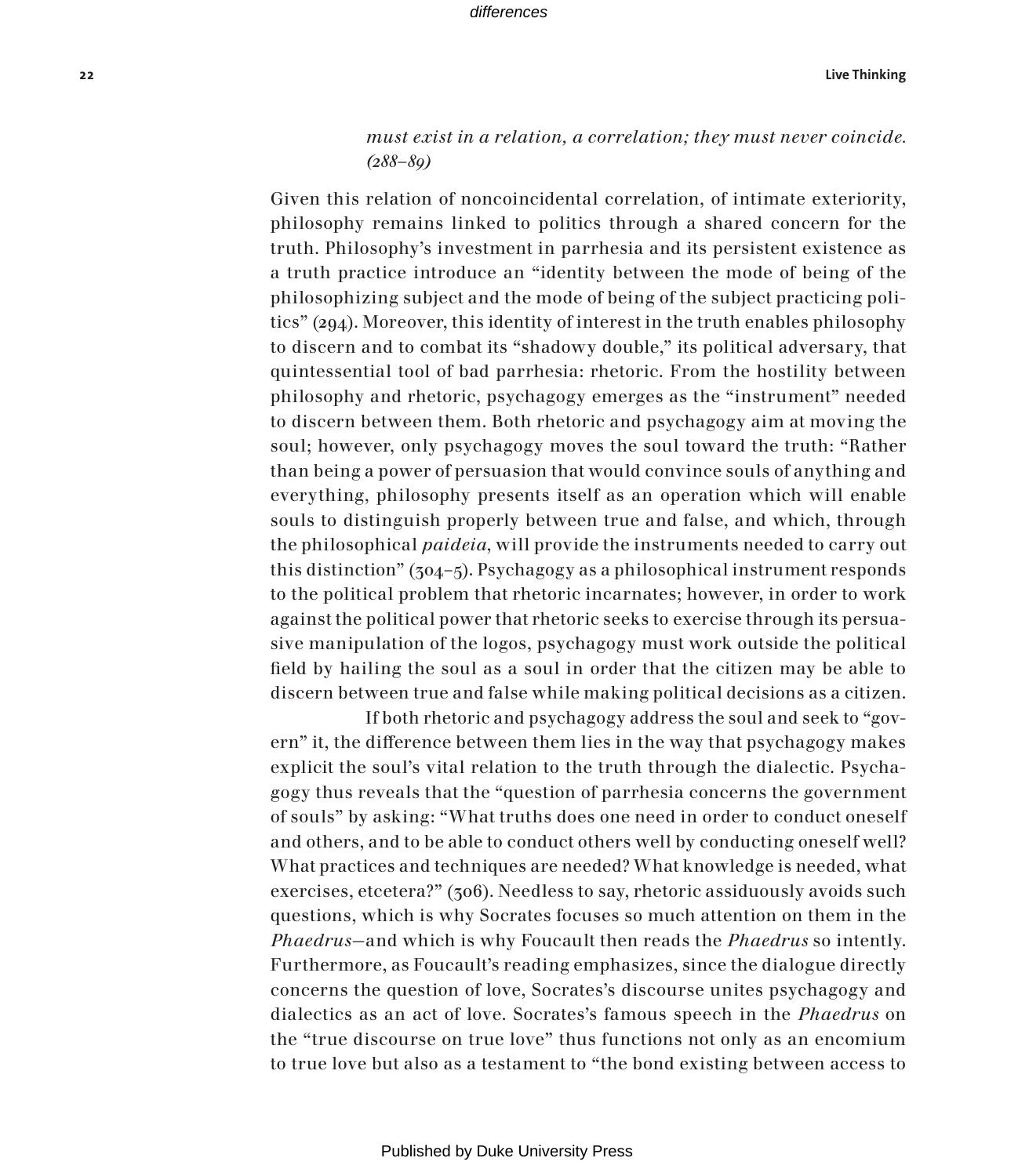the truth and the soul's relation to itself. Who wishes to follow the path of the dialectic, which will establish a relation with Being itself, cannot avoid having a relation to his own soul, or to the other's soul through love, which is such that his soul will thereby be modified and rendered able to accede to the truth" (335). The soul's modification through psychagogy bespeaks its entanglement with other souls as both a political and an erotic dynamic. Or to put it differently: a politics governed by the truth depends on erotics by other means. Yet, this must not be construed as another version of the collapse of pedagogy into pederasty that commentators on Greek philosophy variously lament or celebrate. Rather, "[p]arrhesiastic philosophy in its psychagogic activity" reveals another kind of "relationship of inclusion, reciprocity, and twinning, a relationship which is pedagogic and erotic" (353). The project of psychagogy concerns "the conduction and guidance of souls" as a form of love that is also a love of the truth. It takes the soul as its focus in order to realize this love in truth and in life. Psychagogy then opens the soul to the question of what it means to live the "true life, the life in truth, life for the truth," which is precisely what Foucault will take up in the last lectures he would ever give (*Courage* 163).

### *Live Thinking: Toward a New* Savoir Vivre

Over the last four years of his lectures at the Collège de France, Foucault repeatedly returned to Socrates to focus his ruminations on the ways that truth practices transect philosophy and politics, thereby engendering vital tensions between them. Socrates looms over these texts as a figure who embodies the meaning of the *bios philosophikos* and serves as the original incarnation of the "true life" (*alethes bios*) (*Courage* 163). As Foucault avers in *The Courage of Truth*, he often recurs to Socrates in order to illustrate

> *how the objective of a beautiful existence and the task of giving an account of oneself in the game of truth were combined. What I wanted to try to recover was something of the relation between the art of existence and true discourse, between the beautiful existence and the true life, life in the truth, life for the truth. The emergence of the true life in the principle and form of truth-telling (telling the truth to others and to oneself about oneself and about others), of the true life and the game of truth-telling, is the theme I would have liked to study. (163)*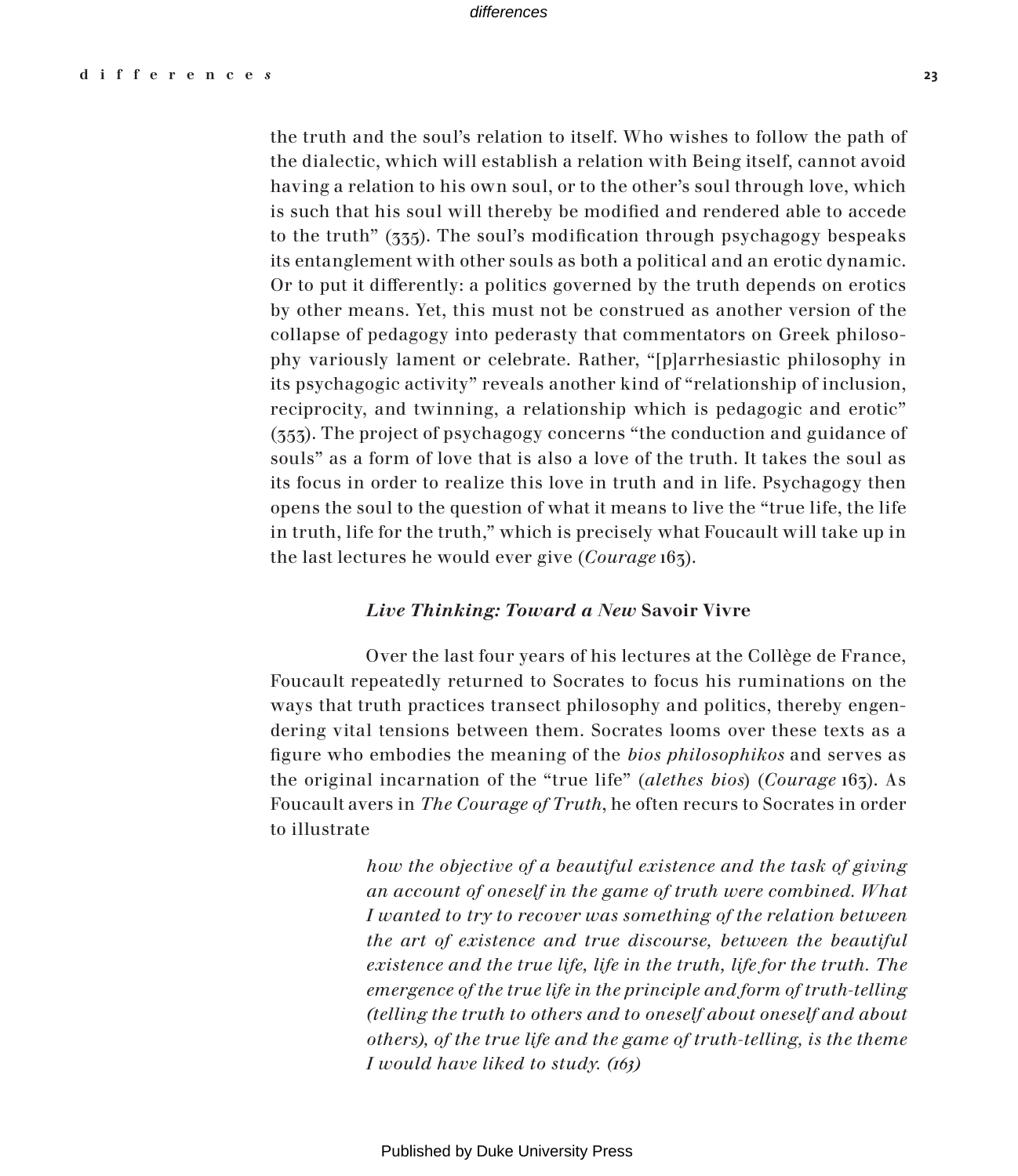The "true life, the life in truth, life for the truth," this is the topic that four months before his own death Foucault wished he could have addressed further. As if foreseeing that a foreshortened life would preempt such a possibility, he continued: "No, I am not able at present to lecture you properly on this theme of the true life; maybe it will happen one day, maybe never" (163). Though he may never have properly resolved the theme of the true life to his own satisfaction, the topic percolates forcefully through his lectures of March and April 1984, in which he focuses on the "Cynic life" as both a counterpoint to and a continuation of Socrates's psychagogic practice.

In Foucault's account, the Cynic constitutes himself as "living witness to the truth": "He has suffered, endured, and deprived himself so that the truth takes shape in his own life, as it were, in his own existence, in his own body. [...] What is manifested in Cynicism is life as the immediate, striking, and unrestrained presence of the truth" (173). For both Socrates and the Cynics, philosophy's real stake is life. If Socrates lives the true life within the polis as a philosopher who recognizes the polis's claims on him until—and including—his own death. Yet, the Cynic lives "life as a scandal of the truth" (185), as "someone who is truly on the fringes of society who moves around society itself without being acceptable or taken in" (201). Moreover, whereas Socrates seeks to live the true life by living the truth to the end of his life, the Cynic lives the truth by questioning not only what the true life *is* but also by revising what makes the true life *true*. Socrates and the Cynics thus provide examples of what Foucault calls "the two ways" in Western philosophy (respectively: the long [easy] way of discourse and the short [difficult] way of ascesis) in which the Cynic short-circuits the conventional relation between *nomos* and *logos* (206–7). Indeed, the "scandal" of cynicism seems crystallized in the advice given to Diogenes by the Delphic oracle: "[F]alsify the currency or change its value" (226). Diogenes personifies this prophecy, Foucault suggests, to the extent that he embodies the worth of his existence—that is, his experience—without regard for the norms and relations that traditionally govern the polis. For example, if in direct violation of acceptable behavior, Diogenes eats and masturbates in public or refuses to acknowledge the superiority of the sovereign, he does so in order to affirm the true value of these practices in opposition to the forms they customarily assume. Yet, insofar as he radically commits to living the true life to the limit, the Cynic lives what his critics call a "dog's life," a life that they regard as a not *truly* human life: "Basically, the Cynic's life is at once the echo, the continuation, and the extension of the true life (that unconcealed, independent, straight, sovereign life), but also taking it to the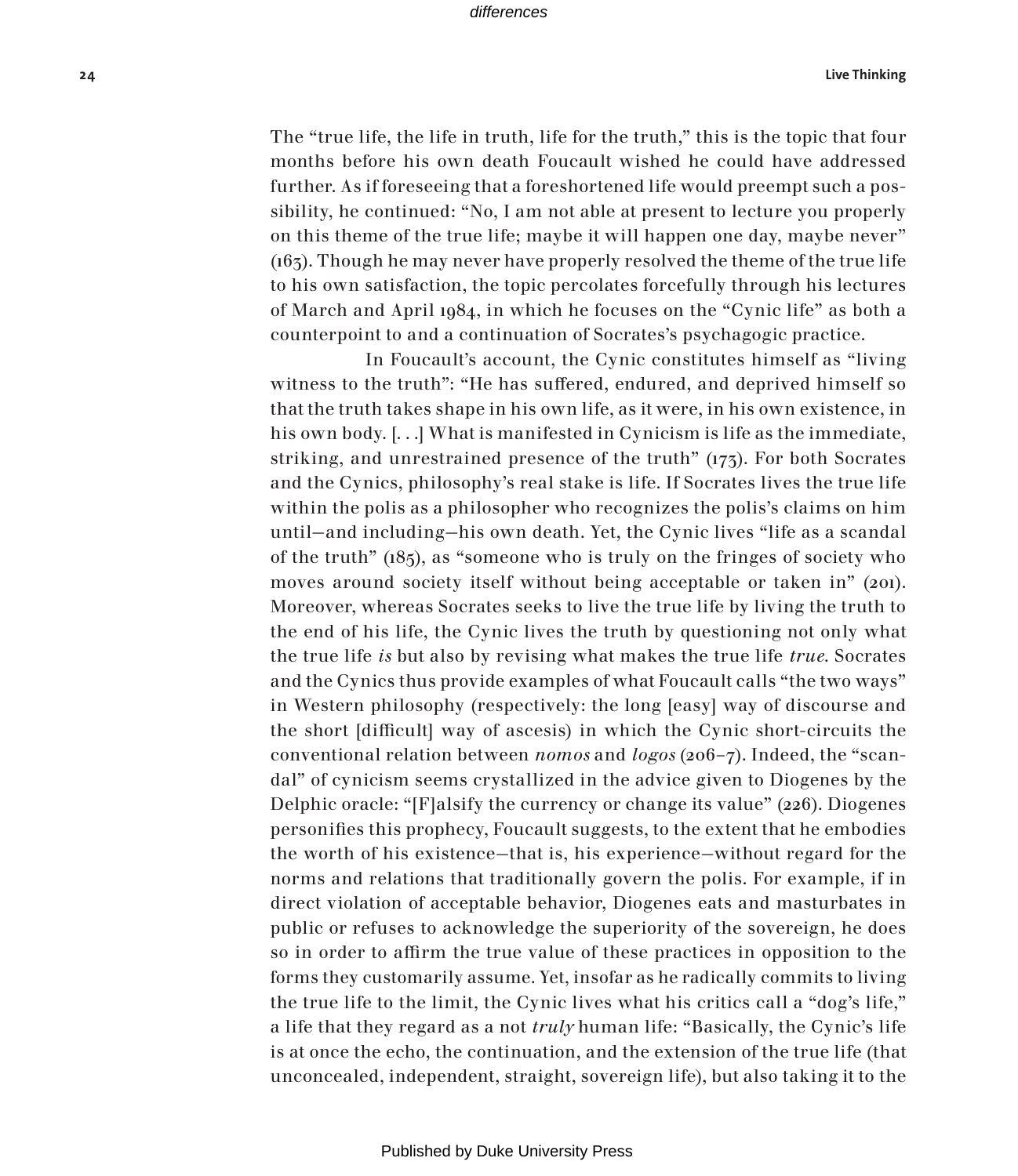point of its extreme consequence and reversal"  $(243)$ . Therefore, although both Socrates and the Cynics live (for) the *alethes bios*, they value it differently: "One exposes one's life not through one's discourses, but through one's life itself" (234).

Rather than issuing into the metaphysical domain of Plato's "other world" (*l'autre monde*), then, the Cynic's exposed life opens (onto) what Foucault calls the "other life" (*la vie autre*): "The Cynic game shows that this life, which truly applies the principles of the true life, is other than the life led by men in general and by philosophers in particular. With this idea  $[...]$  the true life is an other life (*vie autre*)"  $(24.4).^{21}$  For Foucault, the other life marks a mode of experience that unbinds the present by living otherwise; it thus reanimates the unlived possibilities of the present by understanding that living always entails more than "this life." Such a "diacritical" intent animates the Cynic's mission, which recognizes "it is the fulfillment of the true life, but as a demand for a life which is radically other" (270). Yet, if the true life is the other life—the life that both is and is not this life—it also asks us to think not only about what makes it "true," but also about what makes it "life." In other words, construing the other life as the true life necessitates thinking about the thinking that such a life entails. This investment in what I like to call "live thinking" makes human life livable as something human, that is, as a life form whose formation involves *deciding* on a mode of living and thus on making it true—or not. Live thinking thus asks: To what extent does the "other life" as a human life require new ways of live thinking, of articulating the relation of thinking to—and as—life, in order to live otherwise? Does living the "other life" require a new *savoir vivre*, a new relation between knowing and living?

Since Foucault does not take up this problem in *The Courage of Truth*, we need to look elsewhere for an intimation of how to answer it—an obvious place being his 1978 preface to the English translation of Georges Canguilhem's *On the Normal and the Pathological*, which explicitly acknowledges his intellectual debt to the great French philosopher of the life sciences. Reflecting on Canguilhem's significance for a history of thinking, Foucault affirms that Canguilhem's ruminations on life provide a practical study for the self-reflective knowing subject in general. What Canguilhem teaches us, Foucault emphasizes, is that in order to know anything we must live, and conversely, what we seek to know is always something of (our) life. Such reflections lead Canguilhem to ask, as Foucault puts it, "[W]hat makes it such that there are at the heart of living beings, because they are living beings, some beings susceptible to knowing, and in the final analysis,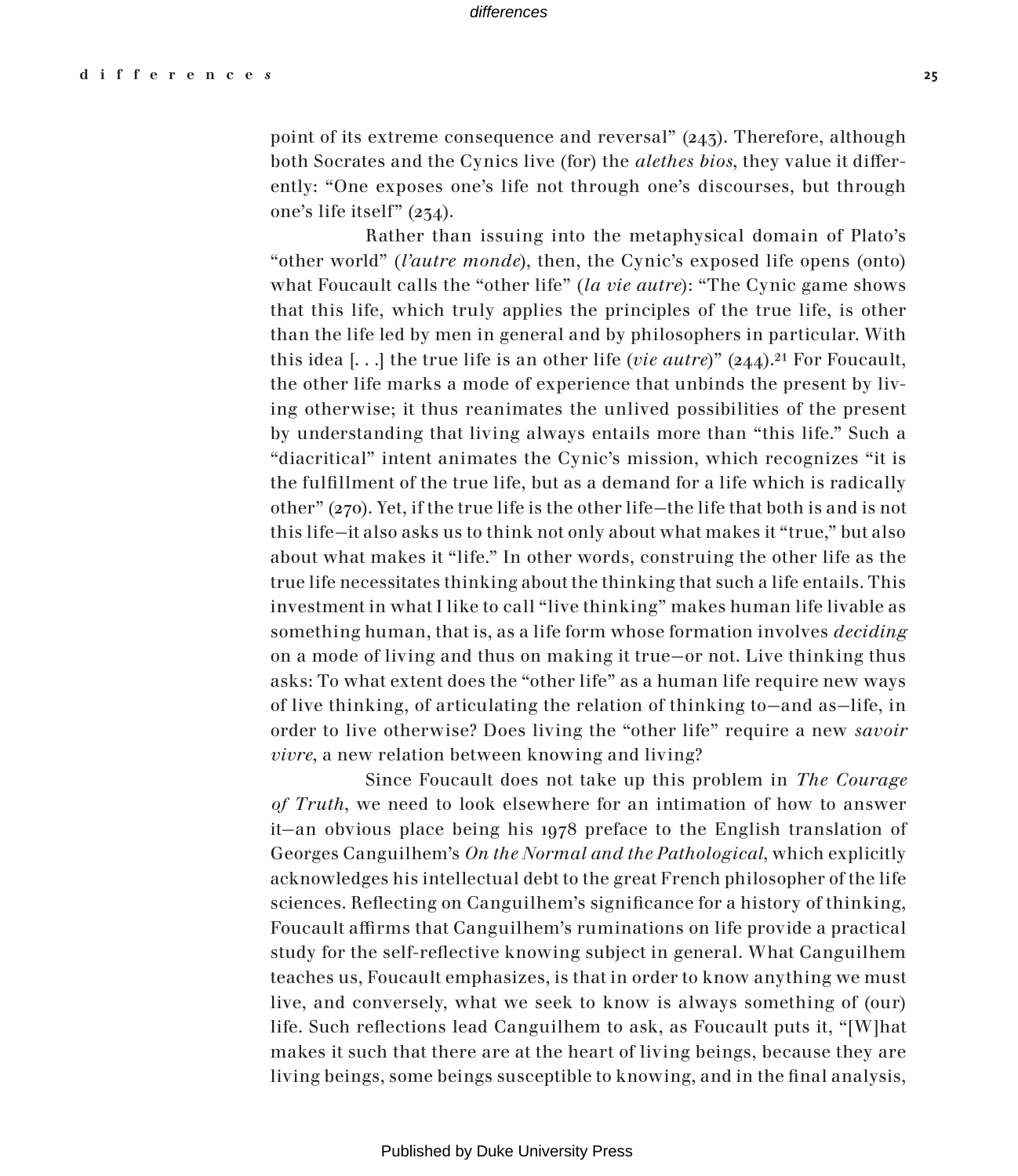to knowing life itself?" (Introduction xviii). The question of "knowing life" as living beings leads Foucault to invoke the famous phrase "life itself," a phrase that has marked (and marred) many subsequent discussions of the notions of biopower and biopolitics; yet in this context he immediately clarifies what "life itself" means—and what it does not. "Life itself," in the sense Foucault gives it, refers to life "as such" (as Heidegger might put it), to life informed by a concept of life, to a conceptual way of life, to a conceptual way of living, in other words, to life as experience, as a way that living being gives itself to being thought.

"Life itself" refers to life that "knows" life, or even to life that knows itself as life, and to know life always demands a *savoir vivre*. This knowledge of how to live is not life *tout court*, however, because "knowing life" (in the double sense of life that is knowing and the knowing of life by the living) is necessarily particular or partial, that is, perspectival and value oriented. Insofar as we live in a "conceptually architectured environment" we "live in a certain way" and have "a relationship with [the] environment [. . .] that does not have a fixed point of view" (xviii). Thus, "[F]orming concepts is one way of living, not of killing life; it is one way of living in complete mobility and not immobilizing life; it is showing, among these millions of living beings who inform their environment and are informed from it outwards, an innovation which will be judged trifling or substantial as you will: a very particular type of information" (xviii). Thinking as conceptualizing, as forming concepts, creates the possibility for certain life forms to form new ways of life. Thinking thus bespeaks the ways we can inform the life we are by informing how we live. Since as far as we know there is no thinking without living, thinking can only exist within life; yet not all human living is necessarily thoughtful. The difference, then, between "to live" (*vivre*) and "to know how to live" (*savoir vivre*) gives rise to the problem of knowing how to live *otherwise*, since living no longer remains ensconced within the self-evidence that life might otherwise (appear to) be. Thinking troubles life insofar as it evinces a tension within life between the life that is and the life that could be. Thinking becomes "live thinking" when it evokes the capacity of life to live otherwise, to gesture toward the "other life" that it contains—and that contains it—as a permanent provocation to create another way of life that incites us *to live* (*vivre*) thinking.

The capacity to live thinking, to appreciate the possibilities that thinking releases and realizes within life, requires an art of living, a *tekhne tou biou*: "The human being is such, his bios, his life, his existence is such, that he cannot live his life without referring to a certain rational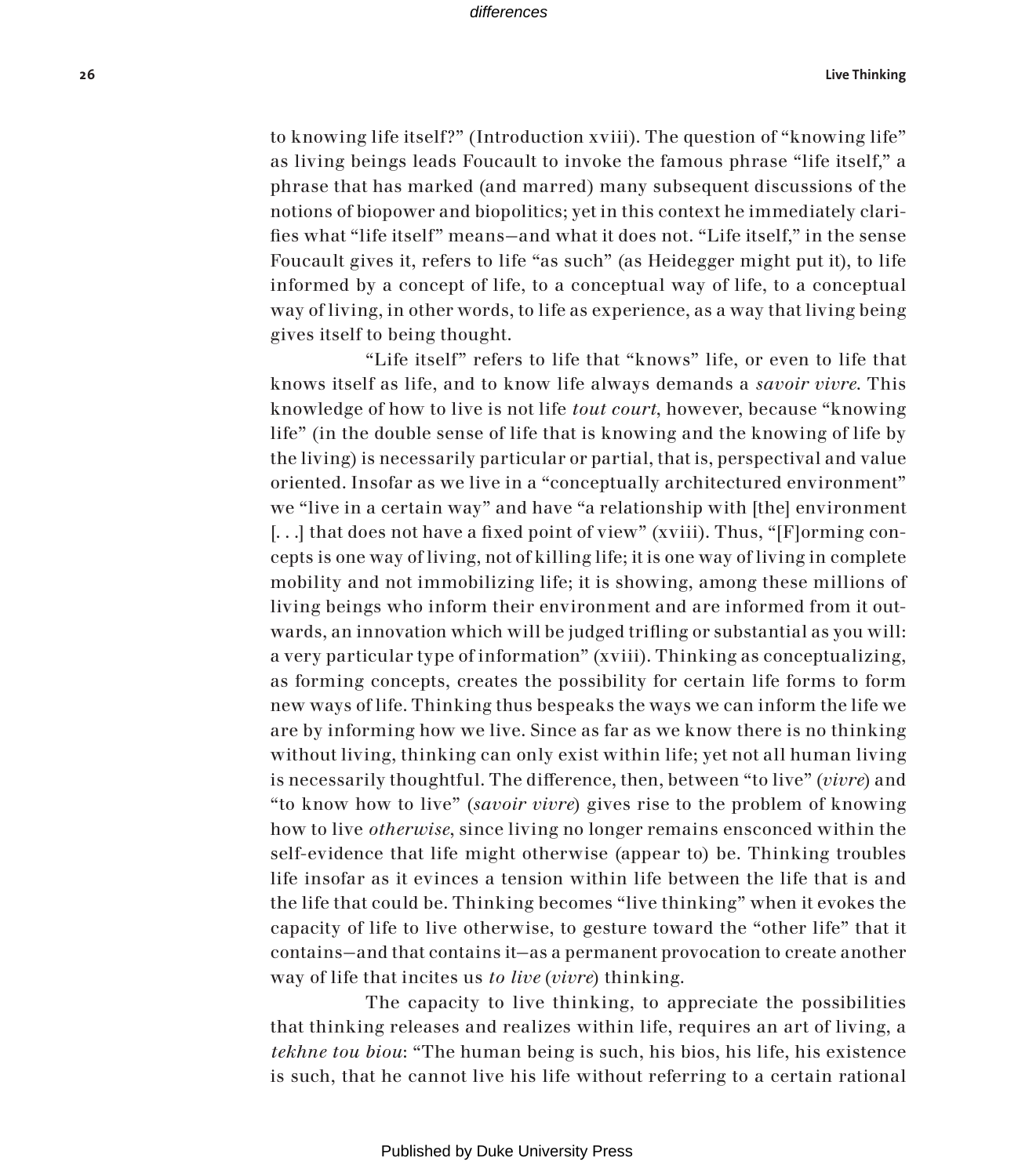and prescriptive articulation which is that of *tekhne*" (*Hermeneutics* 447). Psychagogy serves this *tekhne* as a thoughtful tool. Psychagogy offers philosophy a *raison d'être* in the most literal sense: it addresses the soul, the psyche, the spirit, as both the reason and the being of life—or at least as the reason of a living being, who by virtue of being alive (and of being a live being) can realize the other life within this life. Psychagogy incorporates this philosophical practice of live thinking. It affirms the vitality of thinking as an informing of life by the living insofar as this life recognizes itself in and as a *savoir vivre*. Thus, psychagogy can support, encourage, invoke a philosophical care of the self insofar as it seeks to inform human experience as a way that living being gives itself to being thought *and* lived, and hence lived thoughtfully. Although such psychagogical support does not operate within the sphere of politics per se, since it does not immediately concern itself with the decisions that determine how to live convivially, it relates to politics as a transformational practice of the self that informs how such selves come to make political decisions.

That Foucault considered his work to be such self-transformation is clear. In "So Is It Important to Think?" he writes:

> *Every time I have tried to do a piece of theoretical work it has been on the basis of elements of my own experience: always in connection with processes I saw unfolding around me. It was always because I thought I identified cracks, silent tremors, and dysfunctions in things I saw, institutions I was dealing with, or my relations with others, that I set out to do a piece of work, and each time was partly a fragment of autobiography.*

> *I am not a retired activist who would now like to go back on duty. My way of working hasn't changed much; but what I expect from it is that it will continue to change me. (458)*

Although he does not use the word *psychagogy* in relation to himself, Foucault's self-description could easily serve as the mission statement for a modern psychagogue. Taking his experience, that is, the way his living being gives itself to being thought, as the ground for his thinking, Foucault unremittingly seeks to change things by changing himself—for the one does not occur without the other. Indeed, insofar as the other life insists within the cracks, silent tremors, and dysfunctions of his present reality, it can only come to exist through a modification of a "we" that necessarily includes the modified "me." Foucault's philosophical practice only works, then—for him and for us—to the extent that we are changed by it as well: "The experience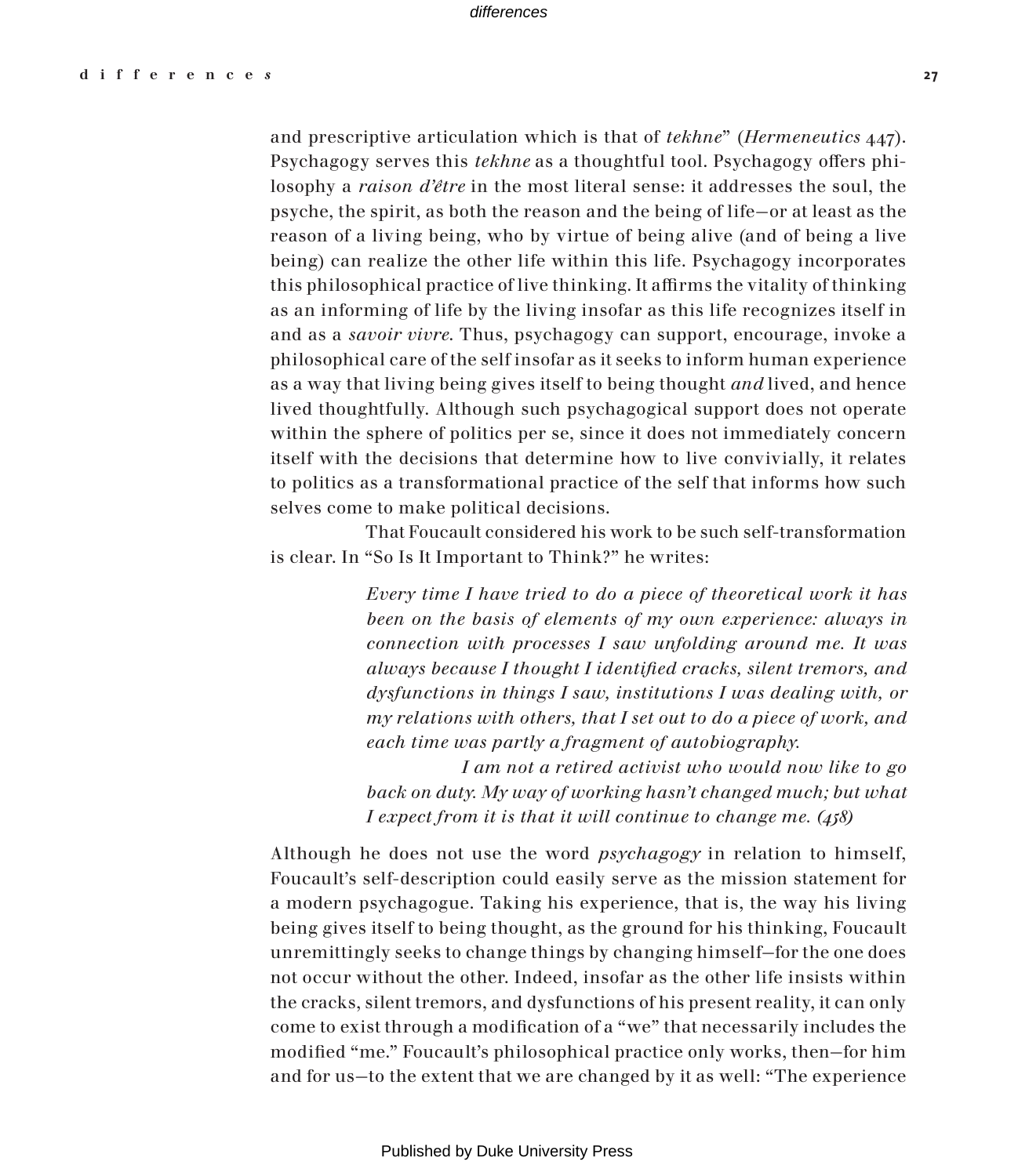through which we grasp the intelligibility of certain mechanisms (for example, imprisonment, punishment, and so on) and the way in which we are enabled to detach ourselves from them by perceiving them differently will be, at best, one and the same thing. That is really the heart of what I do" (Interview 244). The experience of thinking as an experience of changing experience is what makes thinking live, and it is what makes Foucault's thinking continue to live in and for those of us who continue to be changed by it. Whether Foucault himself considered his practice as psychagogical might never be known; be that as it may, he continues to serve as a psychagogue for me and for others like me to the extent that his thinking lives in us.

ed cohen teaches modern thought in the Department of Women's and Gender Studies at Rutgers University. His most recent book is *A Body Worth Defending: Immunity, Biopolitics, and the Apotheosis of the Modern Body* (Duke University Press, 2009). He is currently finishing a philosophical healing memoir titled *Shit Happens: Ruminations on Living with Crohn's Disease*.

- **Notes**
- 1 In *Security, Territory, Population*, Foucault foregrounds the notion of *conduct* in order to elucidate his ideas about power in terms of his thinking about government and governmentality: "[T]he word 'conduct' refers to two things. Conduct is the activity of conducting (*conduire*), of conduction (*la conduction*) if you like, but it is equally the way in which one conducts oneself (*se conduire*), lets oneself be conducted (*se laisse conduire*), is conducted (*est conduit*), and finally in which one behaves (*se comporter*) as an effect of conduct (*une conduite*) as the action of conducting or of conduction (*conduction*)" (193). Davidson discusses Foucault's use of conduct and counter-conduct in *Security, Territory, Population*.
- 2 Foucault subsequently tried to clarify this formulation in a multitude of interviews and shorter pieces, perhaps most successfully in "The Subject and Power." In *Security, Territory, Population*, Foucault introduces the idiom of "governmentality" in order to

clarify the historical specificity of the relational dynamics of power in the context of modern Europe following the Peace of Westphalia in 1648.

3 In *The Hermeneutics of the Subject*, Foucault explains that "the principle of taking care of oneself" was formulated within this general question of the *tekhne tou biou*. "The human being is such, his *bios*, his life, his existence is such that he cannot live without referring to a certain rational and prescriptive articulation which is that of *tekhne*. [. . .] In Greek classical culture, the *tekhne tou biou* is, I believe, inserted in the gaps left equally by the city-state, the law, and religion regarding this organization of life. For a Greek, human freedom has to be invested not so much, or not only, in the city-state, the law, and religion, as in this *tekhne* (the art of oneself) which is practiced by oneself. It is, then, within this general form of the *tekhne tou biou* that the principle of the precept 'take care of yourself' is formulated" (447).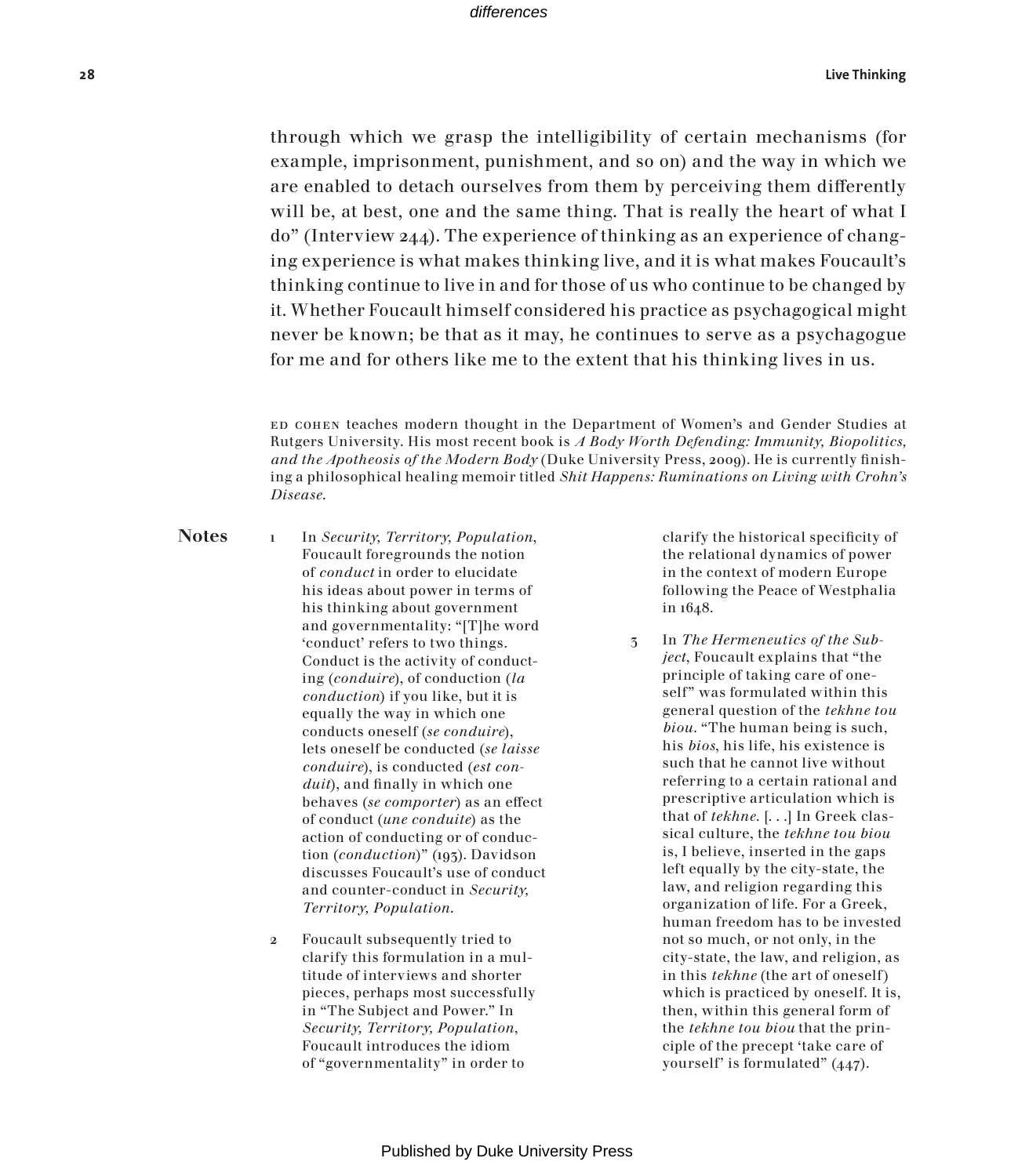- 4 Macey chronicles the criticisms and Foucault's responses to them.
- 5 Foucault makes this critique of Marxism's "nature" explicit in an interview that clarifies his appreciation for and differences from the Frankfurt School:

*The center, then, seems still to be found in Marx's phrase: man produces man. It's all in how you look at it. For me, what must be produced is not man identical to himself, exactly as nature would have designed him or according to his essence; on the contrary, we must produce something that doesn't yet exist and about which we cannot know how and what it will be.*

*Secondly, let's think about the verb "to produce." I don't agree that this production of man by man occurs in the same way, let's say, as that of the value of riches, or of an object of use, of the economic type. It's a question rather of the destruction of what we are, of the creation of something entirely different, of a total innovation. (*Remarks *121–22)*

- 6 "[B]efore it can be pronounced true or false, it must be, as Monsieur Canguilhem might say, 'within the true'" ("Discourse" 224).
- 7 These lectures followed his inaugural lecture "L'Ordre du discours" [translated as "The Discourse on Language"]. In a series of lectures that he gave in Brazil two years later in 1973, Foucault recapitulates some of the material he presented in the 1970–71 lectures, explaining to his listeners:

*The hypothesis I would like to put forward is that there are two histories of truth. The first is a kind of internal history, the history of a truth that rectifies itself in terms of its own principles of regulation: it's the history of truth as it is constructed in or on the basis of the* 

*history of the sciences. On the other hand, it seems to me that there are in society (or at least in our societies) other places where truth is defined—games through which one sees certain forms of subjectivity, certain domains, certain types of knowledge come into being—and that consequently, one can on that basis construct an external, exterior history of truth. (4)*

- 8 Foucault returns to this topic in 1973–74 when he juxtaposes the two modes of veridiction as "truththunderbolt" and "truth-sky" (*Psychiatric* 235–39).
- 9 Foucault specifies four significant differences between archaic and classical Greek truth practices: 1) imprecation/contestation; 2) challenge between two parties/ introduction of a third, nonimplicated party; 3) division between two parties/division within the law; 4) create a decision/decided by a judge (*Leçons* 75).
- 10 In the same period, decision also became a central element of Greek tragedy and Greek philosophy, as Snell illustrates (108, 182).
- 11 Not surprisingly, Foucault's formulation resonates with Jean-Pierre Vernant's. Vernant claims that Greek rationality excludes the ambiguity and ambivalence inherent in earlier mythic epistemologies that based themselves on an "implicit assimilation of physical phenomena with divine agents" and "the ancient image of the union of opposites" (380). As a result, a new "mode of intelligibility" appears so that "the social order, now conceived as purely human, could be elaborated rationally" (388). Thus, Vernant concludes, "Greek reason is the type of reason that makes it possible to act in a positive, deliberative, and methodical manner upon men. [. . .] In its limitations, as well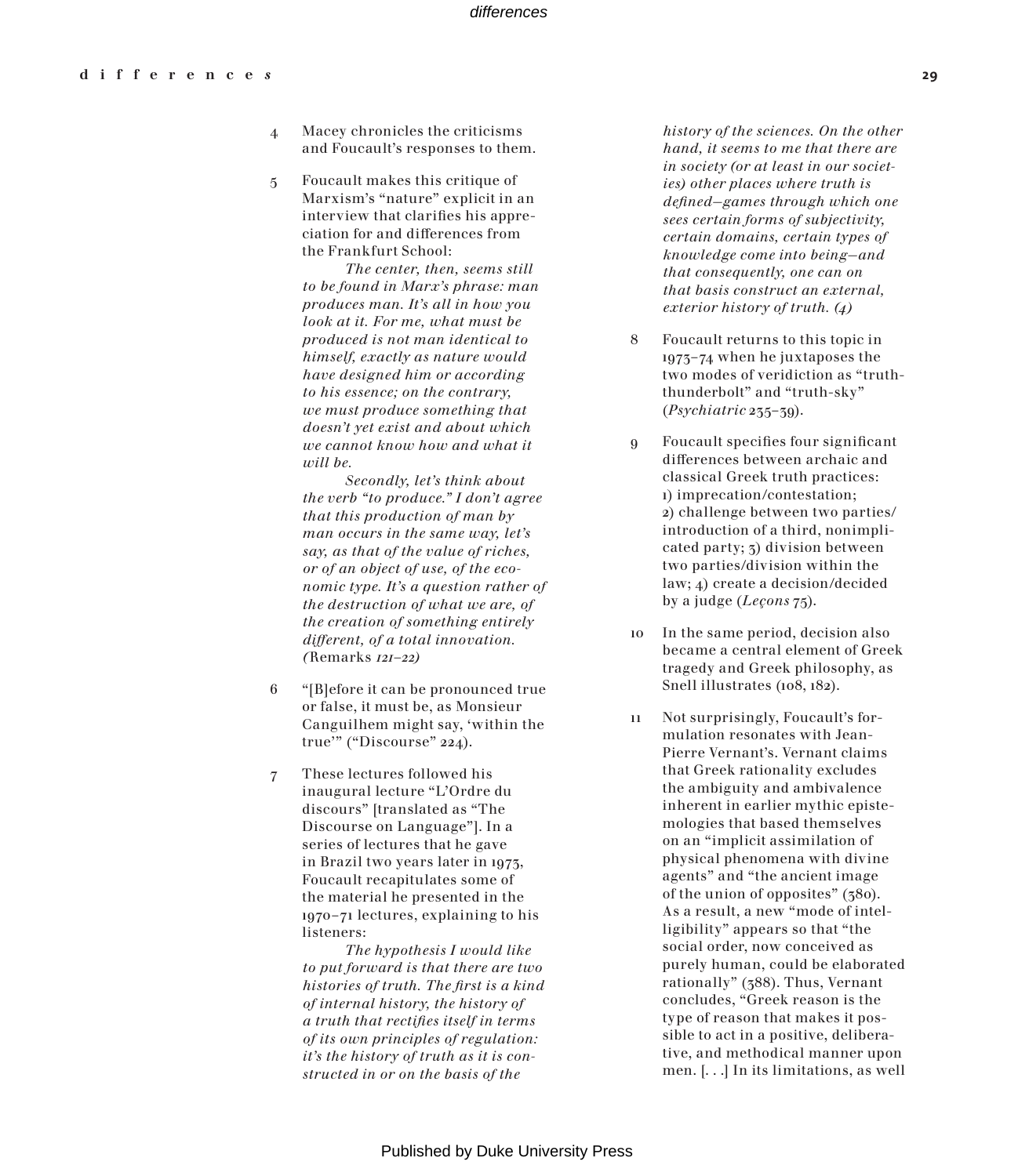as in the innovations it brought about, it was truly the product of the City" (397). We might add that in the City—that is, in the *polis*—truth made such decisive actions *political*. Concomitantly, as Vernant goes on to argue, the truth of politics made philosophy possible: "The rules of the political game—open discussion, contentious debate, the confrontation of opposing arguments—become the rules of the intellectual game. [. . .] [A] new notion of truth takes shape and is affirmed: open truth, accessible to all, and justified by its own demonstrative force" (405). Like Foucault, Vernant affirms that the play between Greek politics and philosophy reveals a congruence derived from "games"—intellectual and political—predicated on a "new notion of the truth."

- 12 As of April 2014, the lectures in *Subjectivité et verité* have not been published. The reference here is to the course summary that Foucault filed after giving the course (*Ethics*  $87-92$ ).
- 13 It may be the case that Foucault does refer to psychagogy in the lectures, but since they are not yet available I cannot ascertain whether he does or not. Even if the word does not appear as it does the following year, it seems fairly clear from the context that this is what he is describing in the course summary.
- 14 Again, since the lectures are not yet available, it is not possible for me to establish here precisely what terms Foucault uses to consider these practices.
- 15 Several of these different versions have been collected in *The Politics of Truth*.
- 16 Yet, if we remember that the word *expérience* in French also carries the valence of "experiment" and

hence always bears the trace of its Latin etymon, *experior* (to try, to test, to prove, to risk, to hazard, to experience), itself derived from the Greek root πειρ- (to try, to attempt, to undertake; to try a person, to put someone to the test; hence to examine, to question), we can apprehend that experience itself whatever it "is"—always manifests a degree of indeterminacy (which may partly explain Foucault's indeterminate use). For a survey of Foucault's various usages of "experience" and their implications, see both Lemke and O'Leary.

- 17 *L'usage de plaisir* appeared in 1984; however, Foucault sent a slightly earlier version of the introduction to Paul Rabinow, who included a translation in *The Foucault Reader* (1984) and suggested that it was written during the period in which Foucault was delivering *The Government of the Self and Others*.
- 18 Foucault in fact makes this risk a condition of parrhesia per se: "Parrhesiasts are those who, if necessary, accept death for having told the truth. Or more precisely, parrhesiasts are those who undertake to tell the truth at an unspecified price, which may be as high as their own death" (*Government* 56). Plato's enslavement as recounted by Diogenes Laertius may be apocryphal, but it's a great story nevertheless.
- 19 Twenty years later, Jacques Derrida makes a similar point.
- 20 Anyone who has paid any attention to Western electoral politics in recent years knows this is still the case.
- 21 In the last sentence of the manuscript of the last lecture he gave at the Collège de France—though he did not actually say it when he delivered the lecture—Foucault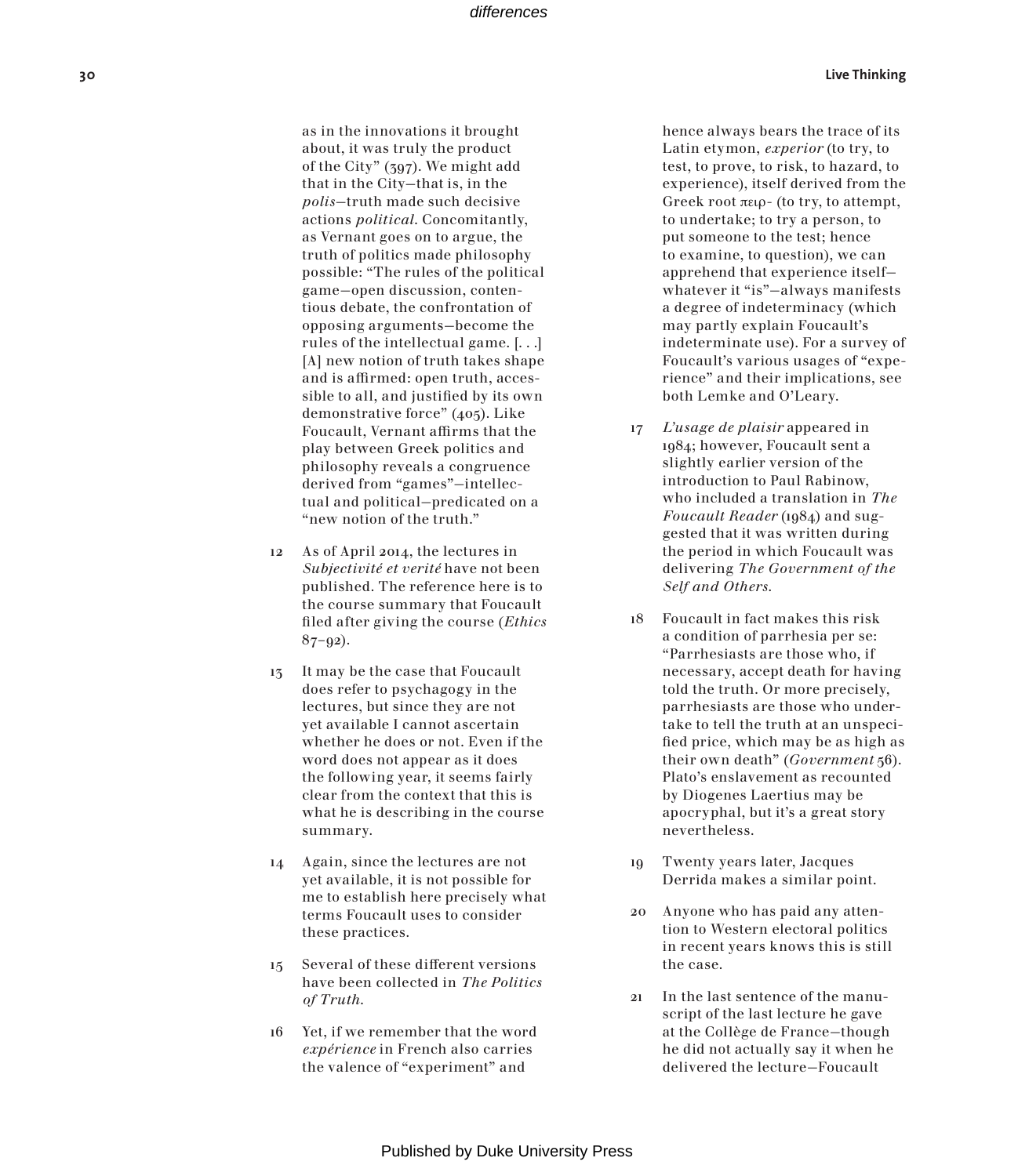#### differences

#### difference *s* **31**

summarizes the relation between the "other world" and the "other life": "But what I would like to stress in conclusion is this: there is no establishment of the truth without an essential position of

otherness; the truth is ever the same; there can only be truth in the form of the other world and the other life (*de l'autre monde et de la vie autre*)" (540).

Daraki, Maria. "Michel Foucault's Journey to Greece." *Telos* 67 (1986): 87–110. Works Cited

> Davidson, Arnold. "In Praise of Counter-Conduct." *History of the Human Sciences* 24.4 (2011): 25–41.

> Deleuze, Gilles. "Michel Foucault's Main Concepts." *Two Regimes of Madness: Texts and Interviews 1975–1995*. Trans. Ames Hodges and Mike Taormina. New York: Semiotext(e), 2007. 241–60.

Derrida, Jacques. *Voyous*. Paris: Éditions Galilée, 2003.

Dreyfus, Herbert, and Paul Rabinow. *Michel Foucault: Beyond Structuralism and Hermeneutics*. 2nd ed. Chicago: u of Chicago p, 1982.

Foucault, Michel. *The Birth of Biopolitics: Lectures at the Collège de France, 1978–1979*. Trans. Graham Burchell. New York: Palgrave Macmillan, 2008.

. *The Courage of Truth: Lectures at the Collège de France, 1983–1984*. Trans. Graham Bruchell. New York: Palgrave Macmillan, 2011.

. "The Discourse on Language." *The Archaeology of Knowledge*. Trans. A. M. Sheridan Smith. New York: Pantheon, 1972. 215–37.

. *The Essential Works of Michel Foucault*, Vol. 1: *Ethics: Subjectivity and Truth*. Ed. Paul Rabinow. New York: New Press, 1997.

. *The Essential Works of Michel Foucault*, Vol. 3: *Power*. Ed. James Faubion. New York: New Press, 2000.

. *The Government of the Self and Others: Lectures at the Collège de France, 1982–1983.* Trans. Graham Burchell. New York: Palgrave Macmillan, 2010.

. *The Hermeneutics of the Subject: Lectures at the Collège de France, 1981–1982*. Trans. Graham Burchell. New York: Picador, 2005.

. *The History of Sexuality*, Vol. 1. Trans. Robert Hurley. New York: Vintage, 1978.

. "The Impossible Prison." *Foucault Live: Collected Interviews, 1961–1984*. Ed. Sylvère Lotringer. New York: Semiotext(e), 1989. 275–86.

. Interview. *Essential Works*, Vol. 3. 239–97.

. "Interview with Lucette Finas." *Michel Foucault: Power, Truth, Strategy*. Ed. Meaghan Morris and Paul Patton. Sydney: Ferral, 1979. 67–75.

. Introduction. *On the Normal and the Pathological*. By Georges Canguilhem. Trans. Carolyn Fawcett. Boston: Reidel, 1978. ix–xx.

. *Leçons sur la volonté de savoir. Cours au Collège de France, 1970–1971*. Paris: Gallimard, 2012.